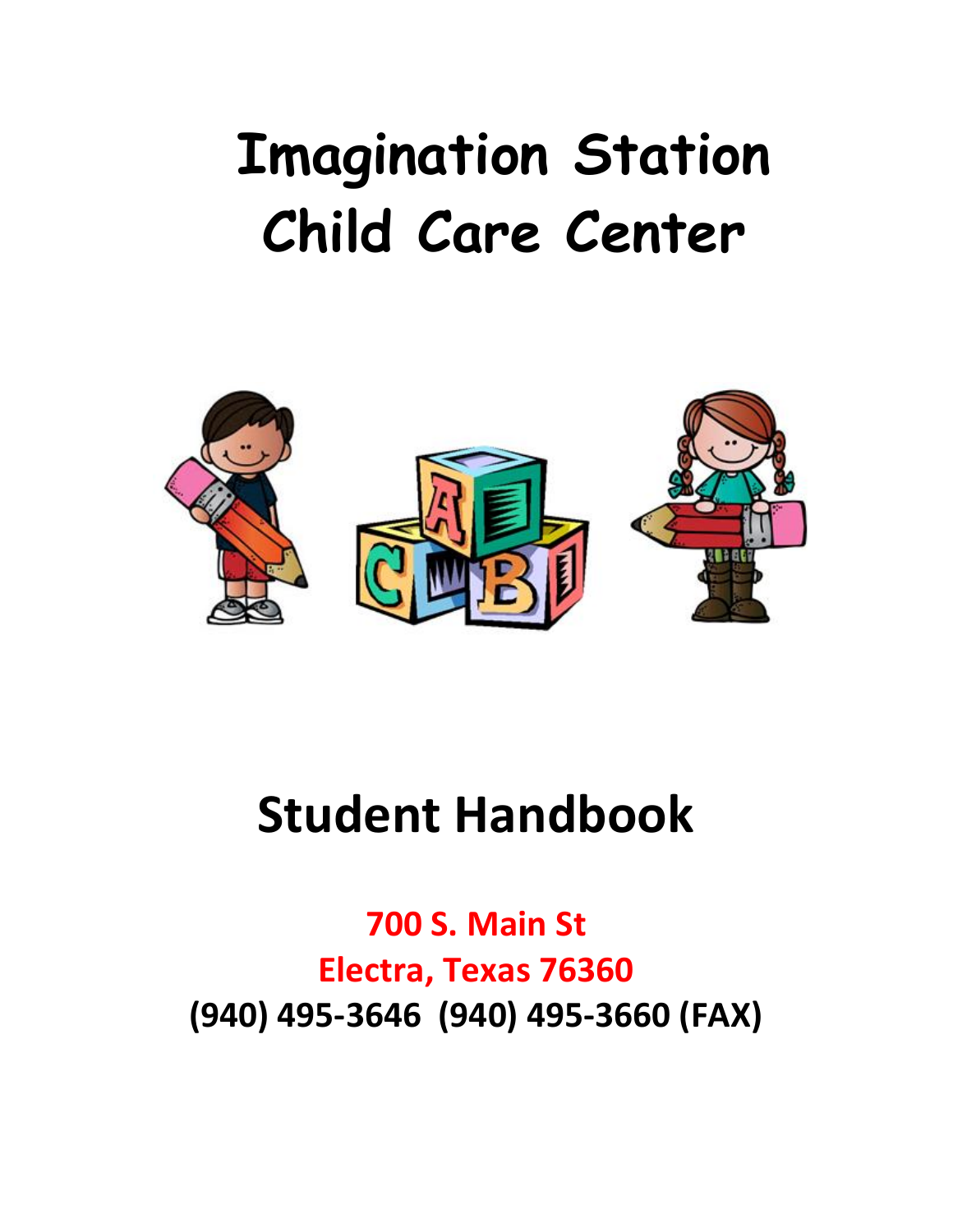

## **HOURS OF OPERATION**

7:15 am – 5:30 pm Monday – Friday January – December

## **AGES**

Infants 6 weeks – 12 years

## **PHILOSOPHY**

Each child needs to be treated with love, respect, and supported as they grow spiritually, intellectually, emotionally, physically, and socially. Imagination Station does not exclude, deny benefits to, or otherwise discriminate against any person on the basis of race, color, national origin, sex, disability, or age in admission to, participation in, or receipt of the services and benefits under any of its programs and activities, whether carried out by Imagination Station Child Care Center directly or through a contractor or any entity with which Imagination Station Child Care Center arranges to carry out its programs and activities.

## **GOALS**

- ❖ Provide an environment where children can feel safe and secure.
- ❖ Encourage positive attitudes toward school and learning.
- $\div$  Teach age appropriate curriculum for infants, toddlers, and preschool children, based on cognitive, motor, language, and social development.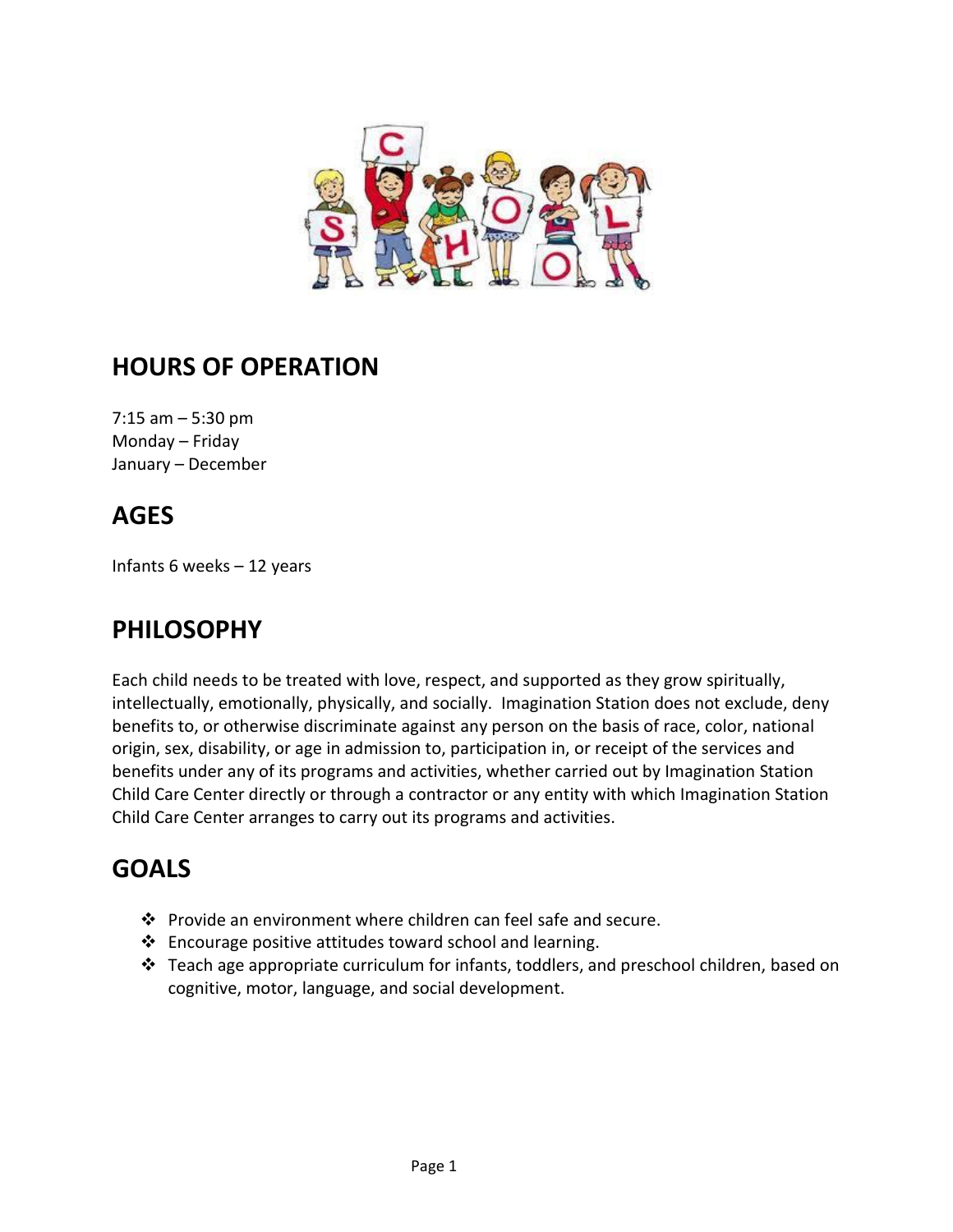## **TUITION & FEES**

#### **Registration Fee**

A \$30.00 non-refundable registration fee and application is due at the time of enrollment for each child. No child can be placed either into a program or onto a waiting list without a paid registration.

#### **Tuition**

Tuition payments for the program you selected are due in advance on Tuesday of each week throughout the school year until such time that two week notice of withdrawal is delivered and in effect. Tuition is to be paid even if your child does not attend. If you wish to pay bi-weekly or monthly, tuition must be paid in advance.

#### **Late Fees**

Families for whom payments are not received prior to closing on Tuesday will be charged a late payment fee of \$5.00 a day. If tuition and late fees are not paid by the close of business on Friday, your child may not return the following week. We are unable to accept or continue in the program, children for whom tuition is delinquent for one week.

#### **Payment Method**

Checks or money orders will be accepted for payment. Two returned checks would result in your account being placed on a money order only basis.

#### **Return Check Fee**

Return checks will be collected by a third party, Instacheck. They charge a \$30 fee for returned checks. If you have any questions concerning a return check please contact Instacheck.

Instacheck 4358 S Treadaway Blvd PO Box 5296 Abilene, TX 79608

#### **Refunds**

If an overpayment is made in error a refund must be approved and a reimbursement check could take up to 30 days to be issued.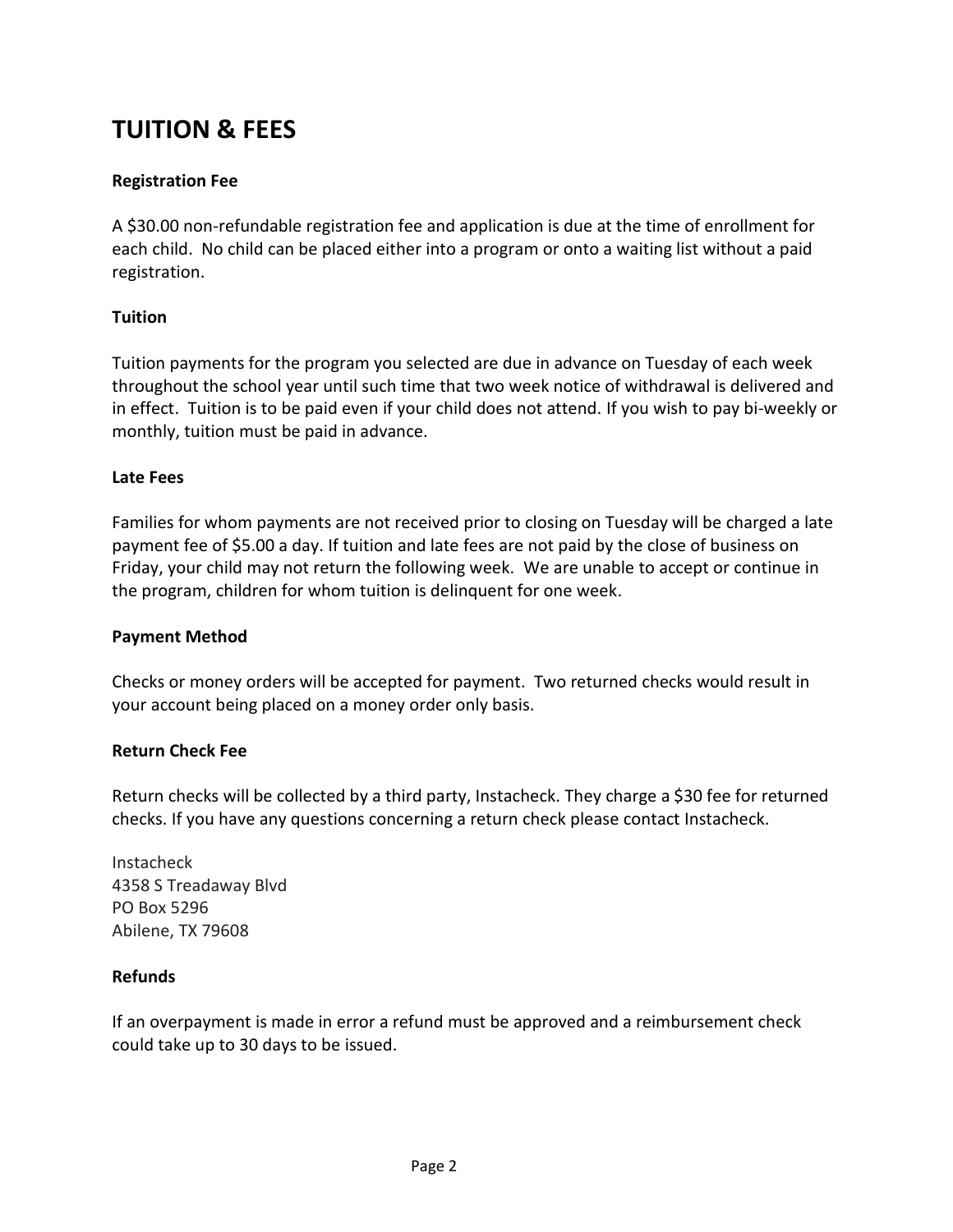#### **Vacation**

Each family is given one week per year for vacation or sick time, for full time students. The time can be used after the child has been enrolled for one year. Vacation days may not be carried over to the next year.

## **RATES**

|                                                   | <b>Weekly Rate</b>   |
|---------------------------------------------------|----------------------|
| Full Time 0-17 months                             | \$105.00             |
| Full Time 18 months - 13 years                    | \$85.00              |
| <b>Second Child</b>                               | \$75.00              |
| After School                                      | \$50.00              |
| After School - Additional Child                   | \$35.00              |
| <b>Early Release Days</b>                         | $$2$ /day            |
| Out of School Days (in addition to weekly fee)    | $$7$ /day            |
| Out of School Days additional child (in addition) | $$7$ /day            |
|                                                   | <b>Drop In Rates</b> |
| Full Day $-0-17$ months                           | \$30.00              |
| Half Day $-0-17$ months                           | \$20.00              |
| Drop In Full Day - 18 months - 13 years           | \$25.00              |
| Drop In Half Day - 18 months - 13 years           | \$15.00              |
| Drop In - After School                            | \$12.00              |
| Drop In - After School Early Release Days         | \$15.00              |
|                                                   | <b>Late Fees</b>     |
| Late Payment Fee - Daily                          | \$5.00               |
| Late Pickup Fee - Every 5 minutes                 | \$5.00               |
| <b>Return Check Fee</b>                           | \$30.00              |

We close the center at 5:30 pm daily. Please be at the center early to gather your child's personal items and to sign them out. A charge of \$5.00 will be charged every 5 minutes you are late.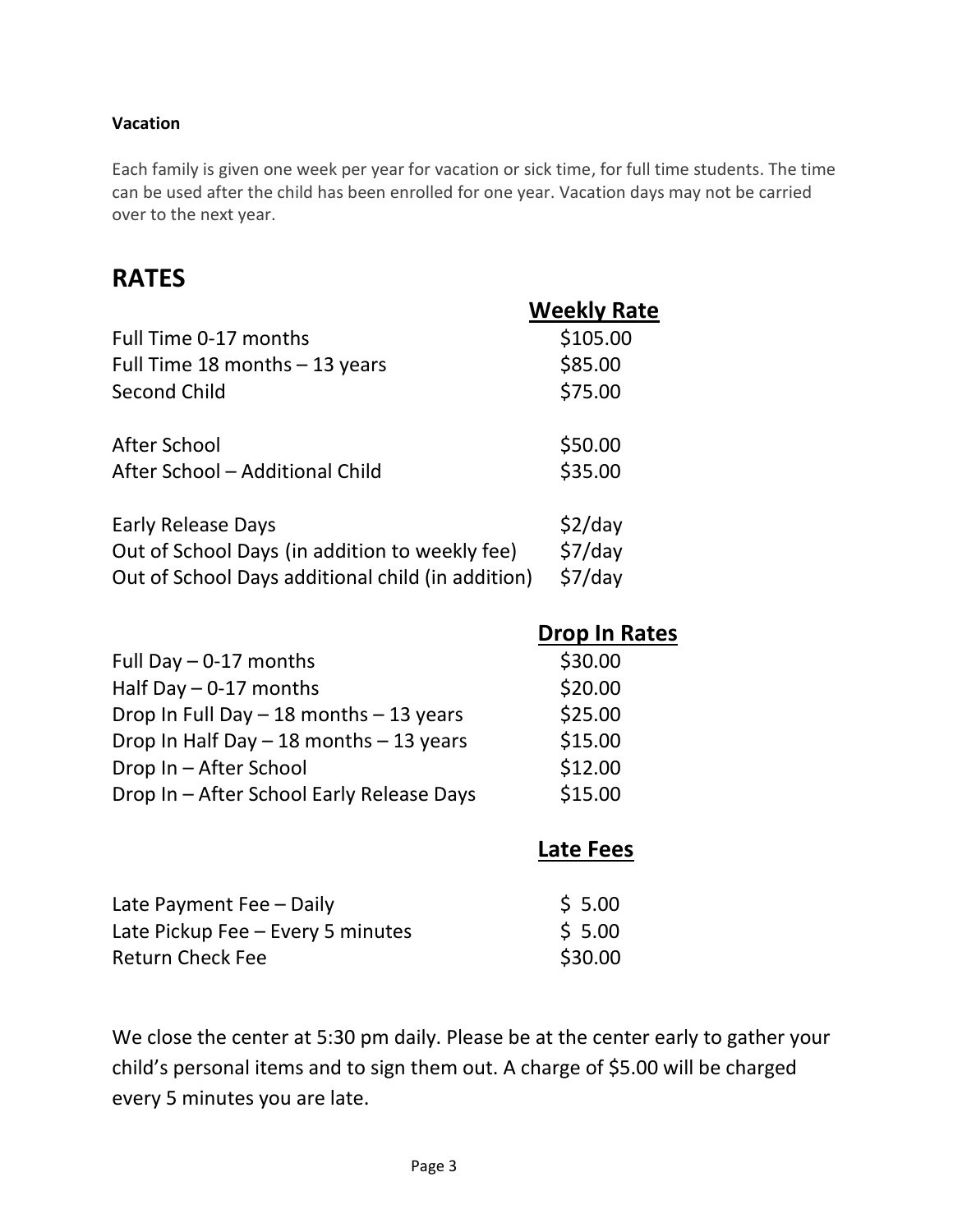

## **ENROLLMENT**



#### **Admission Procedures**

Imagination Station welcomes all children 6 weeks of age through 13 years. Completed documents and an enrollment fee are required prior to admittance.

- ❖ Admission Information Form (English and Spanish)
- ❖ Emergency Medical Information
- ❖ Current Immunization Records
- ❖ Health Statement
- ❖ Student Contact Sheet
- ❖ Receipt of Handbook Form
- ❖ Photography Agreement
- ❖ CACFP Form (English and Spanish)
- ❖ Infant Feeding Form (If applicable)
- ❖ Text Alert Information
- ❖ \$30 Enrollment Fee

Blank "Student Contact Sheets" are available above the sign in and sign out sheets, for your convenience to update at any time.

In accordance with the state of Texas licensing regulations for Child Care Services, we must have for your child a completed set of immunization records and emergency authorization for medical care, prior to enrollment. These forms will be provided in order to protect all children enrolled at the center. Immunization records and health statements are not required for children enrolled in public school.

#### **School Age Program**

A before and after school program is offered for school age children, including a healthy snack. On days when the school is closed for holidays or teacher workdays, we accept the children for full days. When school age children are in care for a full or half day, there will be an additional charge added to their regular tuition, as noted on the rate sheet.

If your child is dropped off before school and the bus fails to stop, one of the staff members will walk your child to school.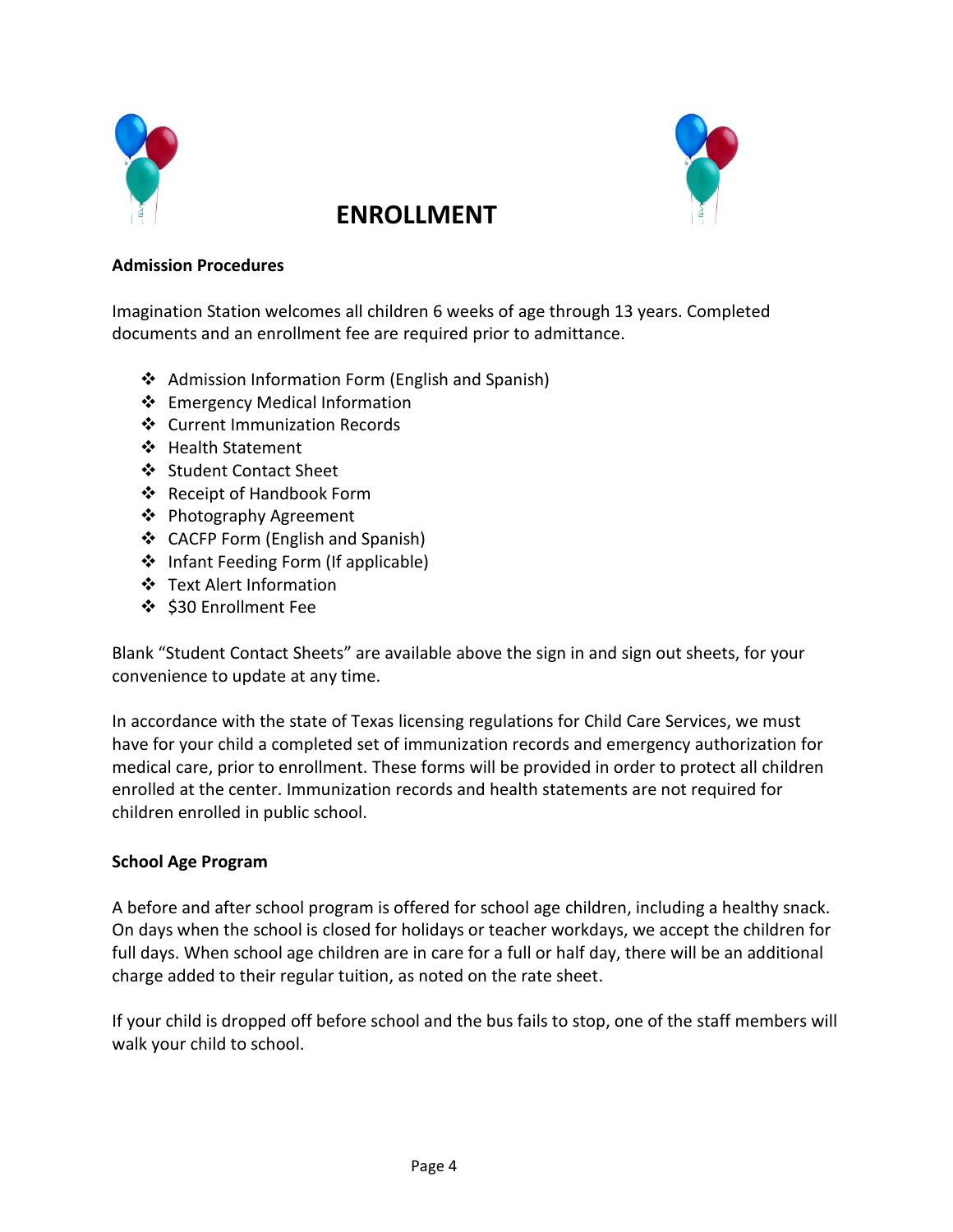

#### **Children's Clothing & Personal Items**

Outdoor play is a regular part of the daily routine. Dress your children in clothes suited for the weather, with shoes that fit. Children's clothing may get stained from just being kids. Please bring the following items for your child and make sure that all articles are labeled with the child's name.

Infants

- ❖ Formula
- ❖ Pacifier
- ❖ Blanket
- ❖ 2 Complete sets of clothing (seasonal)
- ❖ Diapers
- ❖ Wipes
- ❖ Bottles for the day and/or Sippy Cup

18 Months – Preschool

- ❖ Backpack
- ❖ A change of clothing; including socks
- ❖ Child-size Blanket

Toilet Training – Additional Items

- ❖ Diapers/Pullups
- ❖ Wipes
- ❖ Extra Washable Shoes
- ❖ 4 to 5 Extra Sets of Clothing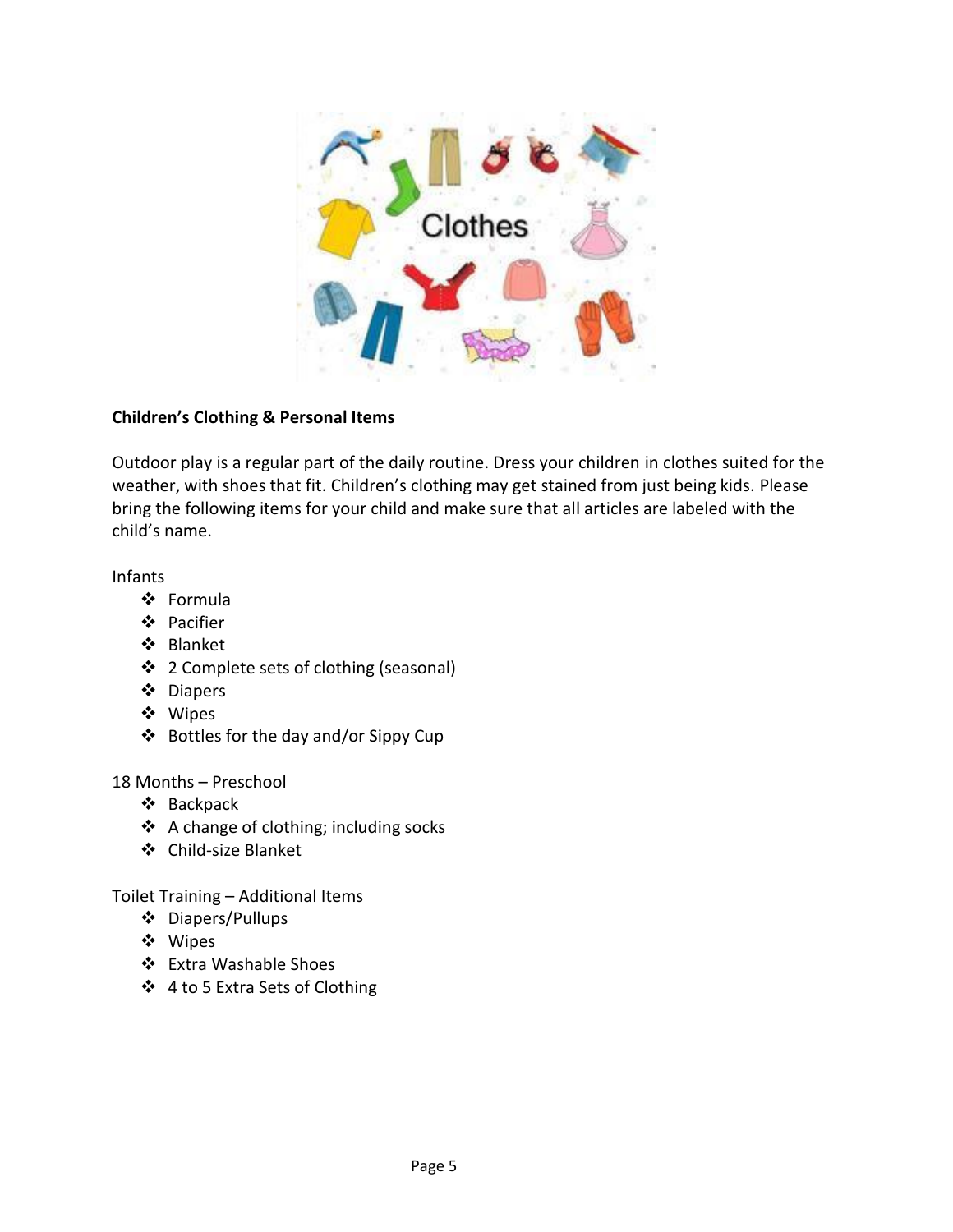

## **OPERATIONAL POLICIES**

#### **Drop-Off & Pick-Up**

Drop off time for Imagination Station is between the hours of 7:15 am and 9:30 am. Children are not to be brought in after 9:30 am due to the confusion it causes in the classrooms.

Our number one concern is the safety of your children. Please assist us by turning off your vehicles when dropping off and picking up children. Also, please help us keep the gate closed at the playground entrance.

We close the center at 5:30 pm daily. Please be at the center early to gather your child's personal items and to sign them out.

#### **Release of Children**

Children will be released to parents/guardians or a person designated by the parent. School age children 5 and up, may be picked up, with written permission from a parent, by an underage child.

#### **Custody Situations**

Imagination Station does not get involved in custody disputes and will follow a court order exactly as written. If you have a court order on file, please provide us with the most recent copy. State law states that in the absence of a court order, both parents have equal rights. If a custody issue creates a risk for our facility or staff, Imagination Station has the right to terminate care.

#### **Sign-In & Sign-Out**

Parents/guardians are required to sign their children in and out when the child enters and exits Imagination Station.

#### **Absences**

Please notify the director as early as possible if your child will be absent from childcare, either all day, after school or preschool. This is very important because we must account for every child we care for.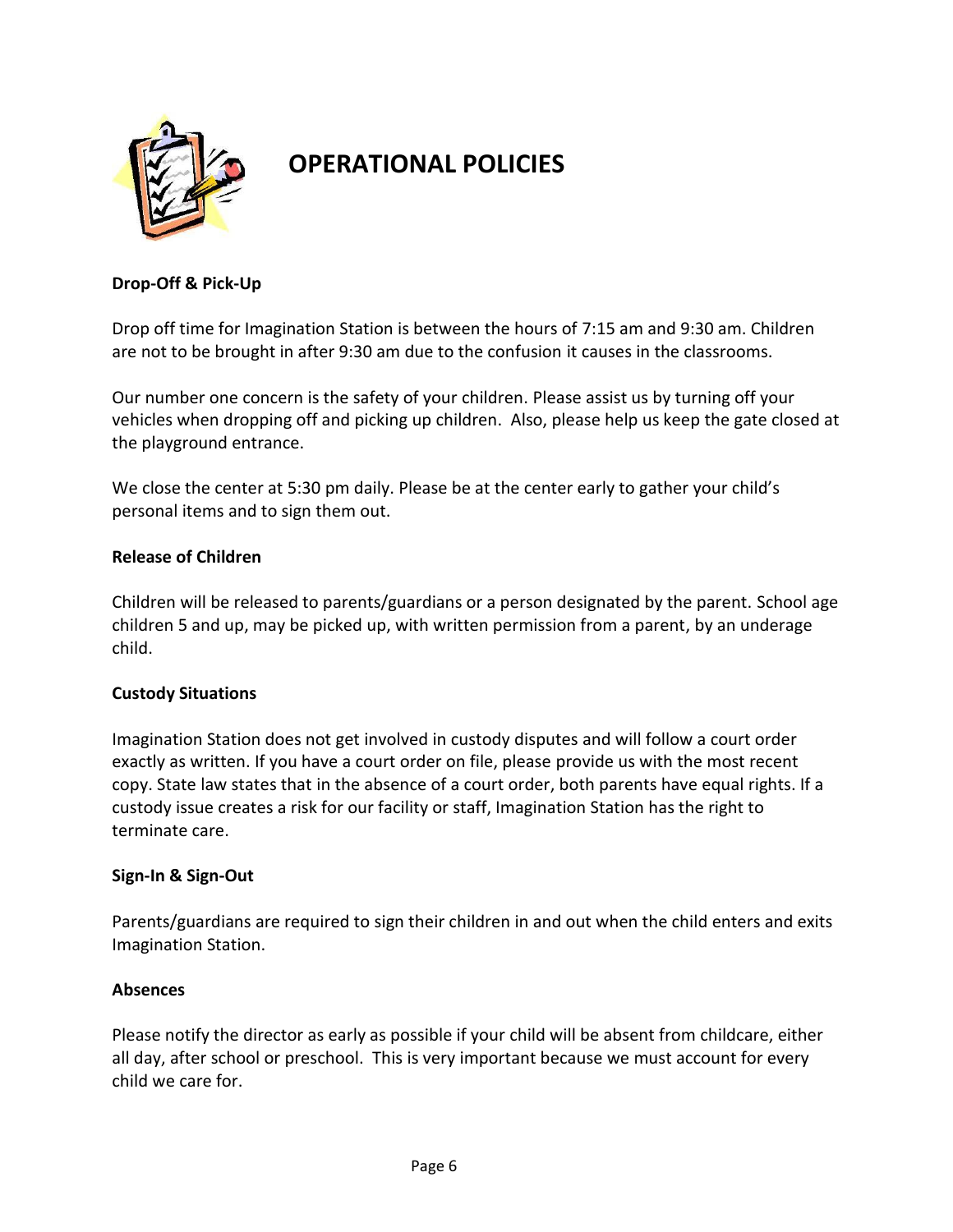

#### **Text Alert System**

If we are unaware of why a pupil is not at Imagination Station by 9:30 drop off or on the bus after school, we will notify you via text message from (940) 886-8377.



#### **Rest Period**

All children will have a supervised rest period. Children may bring a small blanket and travel size pillow to sleep on. Please take these items home each Friday to launder.

#### **Safe Sleep for Infants 12 Months and Younger**

All staff, substitute staff, and volunteers at Imagination Station will follow these safe sleep recommendations of the American Academy of Pediatrics (AAP) and the Consumer Product Safety Commission (CPSC) for infants to reduce the risk of Sudden Infant Death Syndrome/Sudden Unexpected Infant Death Syndrome (SIDS/SUIDS):

- ❖ Always put infants to sleep on their backs unless you provide Form 3019, *Infant Sleep Exception/Health Care Professional Recommendation,* signed by the infant's health care professional [§746.2427 and §747.2327].
- ❖ Place infants on a firm mattress, with a tight fitting sheet, in a crib that meets the CPSC federal requirements for full size cribs and for non-full size cribs [§746.2409 and §747.2309].
- $\cdot \cdot$  For infants who are younger than 12 months of age, cribs should be bare except for a tight fitting sheet and a mattress cover or protector. Items that should not be placed in a crib include: soft or loose bedding, such as blankets, quilts, or comforters; pillows; stuffed toys/animals; soft objects; bumper pads; liners; or sleep positioning devices [§746.2415(b) and §747.2315(b)]. Also, infants must not have their heads, faces, or cribs covered at any time by items such as blankets, linens, or clothing [§746.2429 and §747.2329].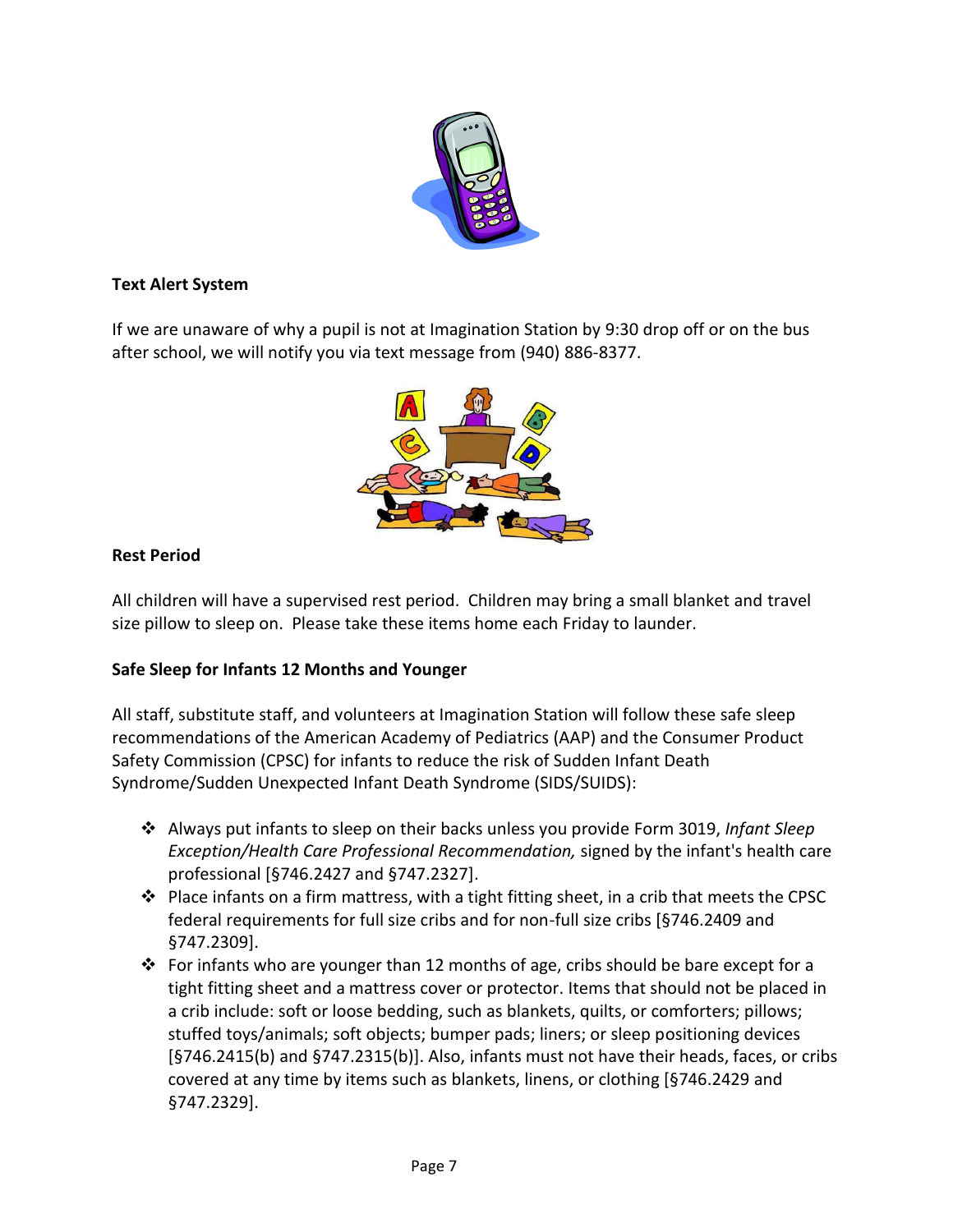- ❖ Do not use sleep positioning devices, such as wedges or infant positioners. The AAP has found no evidence that these devices are safe. Their use may increase the risk of suffocation [§746.2415(b) and §747.2315(b)].
- ❖ Ensure that sleeping areas are ventilated and at a temperature that is comfortable for a lightly clothed adult [§746.3407(10) and §747.3203(10)].
- ❖ If an infant needs extra warmth, use sleep clothing such as pajamas or sleep sacks, as an alternative to blankets [§746.2415(b) and §747.2315(b)].
- ❖ Place only one infant in a crib to sleep [§746.2405 and §747.2305].
- ❖ Infants may use a pacifier during sleep. But the pacifier must *not be attached* to a stuffed animal [§746.2415(b) and §747.2315(b)] or the infant's clothing by a string, cord, or other attaching mechanism that might be a suffocation or strangulation risk [§746.2401(6) and §747.2315(b)].
- $\dots$  If the infant falls asleep in a restrictive device other than a crib (such as a bouncy chair or swing, or arrives to care asleep in a car seat), move the infant to a crib immediately, unless you provide Form 3019, *Infant Sleep Exception/Health Care Professional Recommendation,* signed by the infant's health care professional [§746.2426 and §747.2326].
- ❖ Our child care program is smoke-free. Smoking is not allowed in Texas child care operations (this includes e-cigarettes and any type of vaporizers) [§746.3703(d) and §747.3503(d)].
- ❖ Actively observe sleeping infants by sight and sound [§746.2403 and §747.2303].
- ❖ If an infant is able to roll back and forth from front to back, place the infant on the infant's back for sleep and allow the infant to assume a preferred sleep position [§746.2427 and §747.2327].
- ❖ Awake infants will have supervised "tummy time" several times daily. This will help them strengthen their muscles and develop normally [§746.2427 and §747.2327].
- ❖ Do not swaddle an infant for sleep or rest unless you provide Form 3019, *Infant Sleep Exception/Health Care Professional Recommendation,* signed by the infant's health care professional [§746.2428 and §747.2328].

#### **Toys**

Please do not send toys (including electronics), to school with your children.

#### **Screen Time**

Screen time is limited to ages 2 and up. Screen time is not allowed during breakfast, lunch, or snack.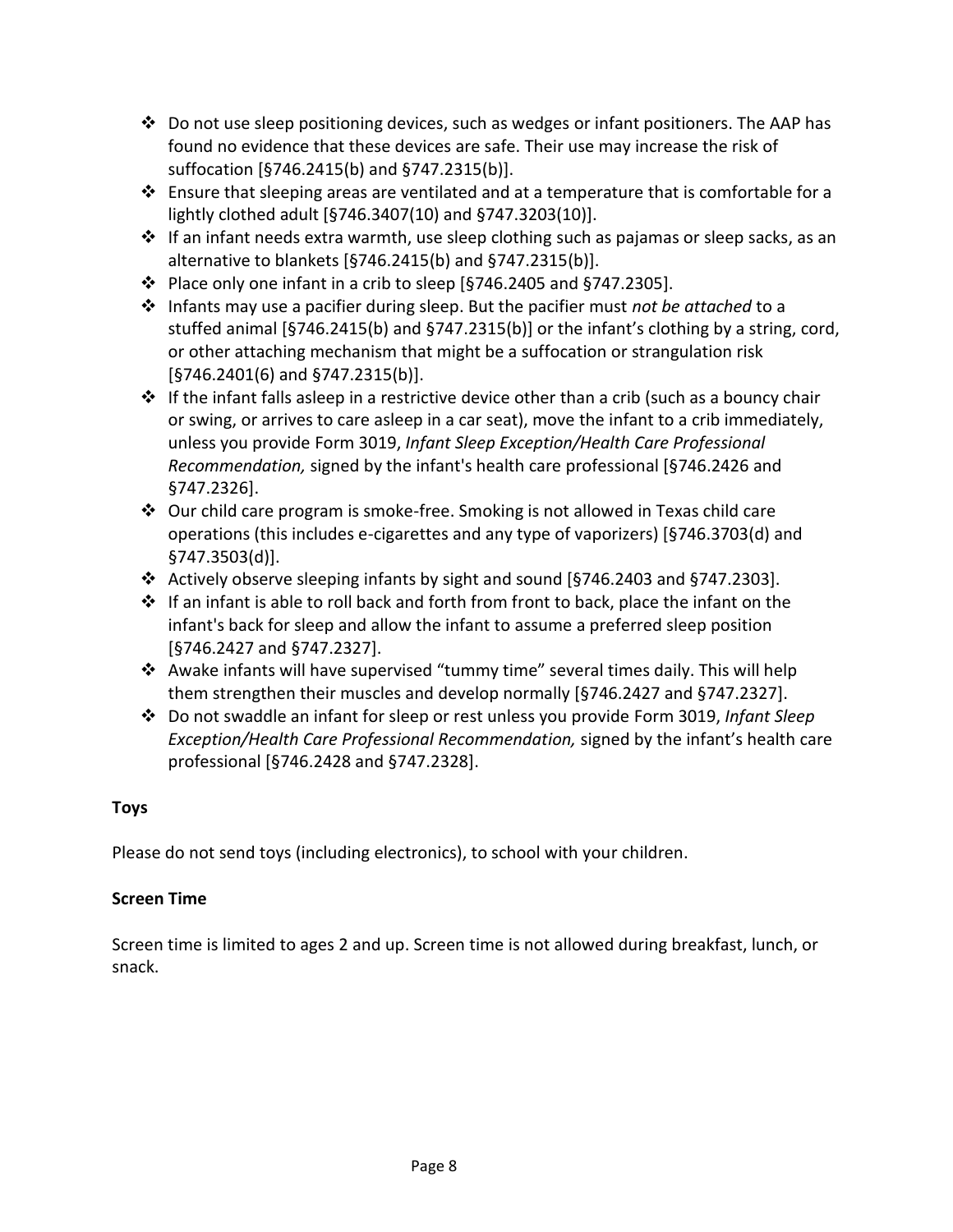

#### **Outside Food and Drinks**

Our daily menu includes; breakfast, lunch, and a healthy afternoon snack. All liquids and foods hotter than 110 degrees F are kept out of children's reach. The meals provided meet federal and state guidelines, established by the Department of Agriculture. No meals may be brought from home. Our students are young and it causes conflict and confusion.

If you desire to bring a cup or pacifier for your child, it must be marked with your child's name. Cups must be set in the kitchen on arrival and pacifiers must be kept in the child's bag or given to teacher to be used at appropriate times.

Children enjoy celebrating special events and we appreciate parents assisting with birthdays and holiday parties. Please make arrangements with your child's teacher in advance to bring only "store bought" treats.

#### **Breastfeeding**

Human milk is the best source of milk for infants. Imagination Station supports nursing mothers and promotes breastfeeding.

- ❖ Breastfeeding mothers shall be provided a place to breastfeed or express their milk. This area will have an electrical outlet, comfortable chair, nearby access to running water, and "Breastfeeding Basics for Mom and Dad", in English and Spanish versions.
- ❖ A refrigerator will be made available for storage of expressed breastmilk.
- ❖ A pillow to support her infant in her lap, a stepstool to prop her feet, and water will be available to the mother while breastfeeding.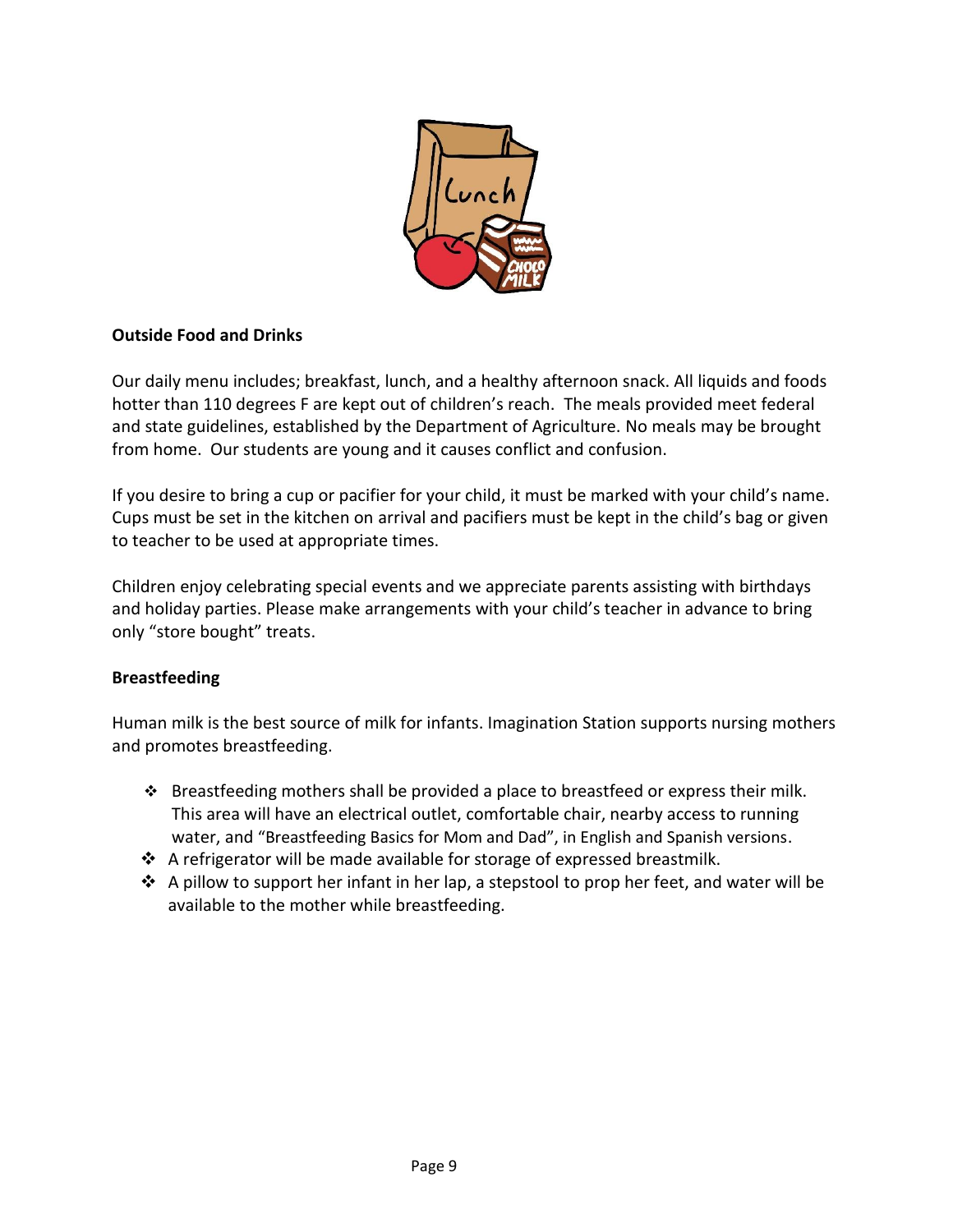

#### **Field Trips**

All field trips will be approved by administration and permission slips will be required. Section 746.1801 of the Minimum Standards for Child Care Centers sets out the ratio of adult supervision requirements, which will be followed on all field trips.



#### **Photography**

Imagination Station may, from time to time, photograph your child unless otherwise specified. Parents may photograph children during classroom parties/special events. A form is attached to the enrollment packet and should be filled out to specify your wishes. If you do not want your child photographed, you may want to remove them from special events.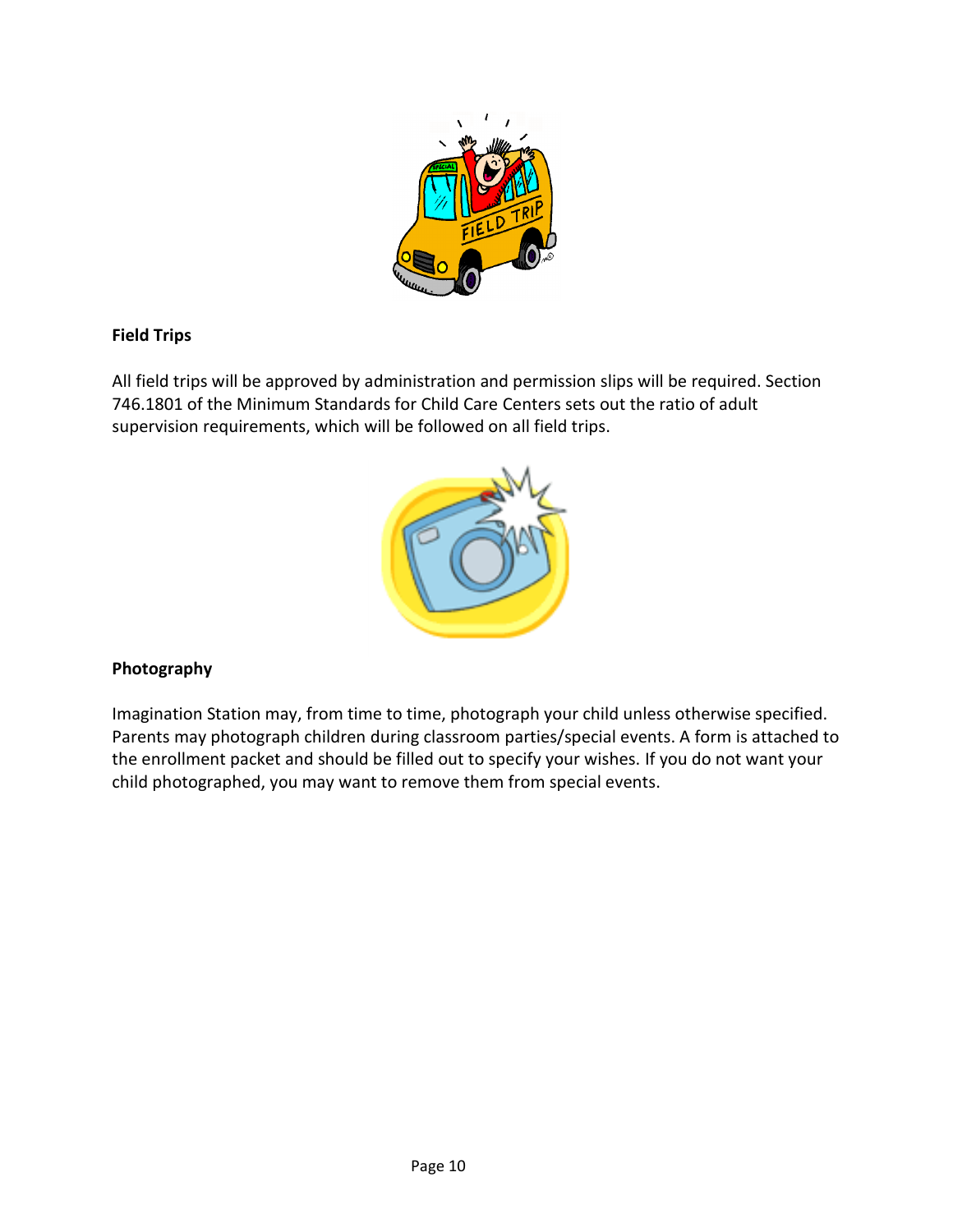

#### **Closings**

We will be closed during the following holidays:

- ❖ New Year's Day
- ❖ Memorial Day
- ❖ Independence Day
- ❖ Labor Day
- $\cdot$  Thanksgiving Day (Day after optional will be determined year to year)
- ❖ Christmas Day (Christmas Eve optional will be determined year to year)

Imagination station will remain open during most inclement weather. However, during extreme weather or power outages, check the **Electra Hospital** Facebook page for closings or late openings. You may also be contacted via our "Text Alert System", (940)886-8377. If we lose power for an extended period during normal hours of operation you will be contacted to pick up your child. Full tuition is due during inclement weather closings.

#### **Discipline and Guidance**

Discipline must be:

- ❖ Individualized and consistent for each child;
- ❖ Appropriate to the child's level of understanding; and
- ❖ Directed toward teaching the child acceptable behavior and self-control

A caregiver may only use positive methods of discipline and guidance that encourage selfesteem, self-control, and self-direction, which include at least the following:

- ❖ Using praise and encouragement of good behavior instead of focusing only upon unacceptable behavior;
- ❖ Reminding a child of behavior expectations daily by using clear, positive statements;
- ❖ Redirecting behavior using positive statements; and
- $\div$  Using brief supervised separation or time out from the group, when appropriate for the child's age and development, which is limited to no more than one minute per year of the child's age.

There must be no harsh, cruel, or unusual treatment of any child. The following types of discipline and guidance are prohibited:

- ❖ Corporal punishment or threats of corporal punishment;
- ❖ Punishment associated with food, naps, or toilet training;
- ❖ Pinching, shaking, or biting a child;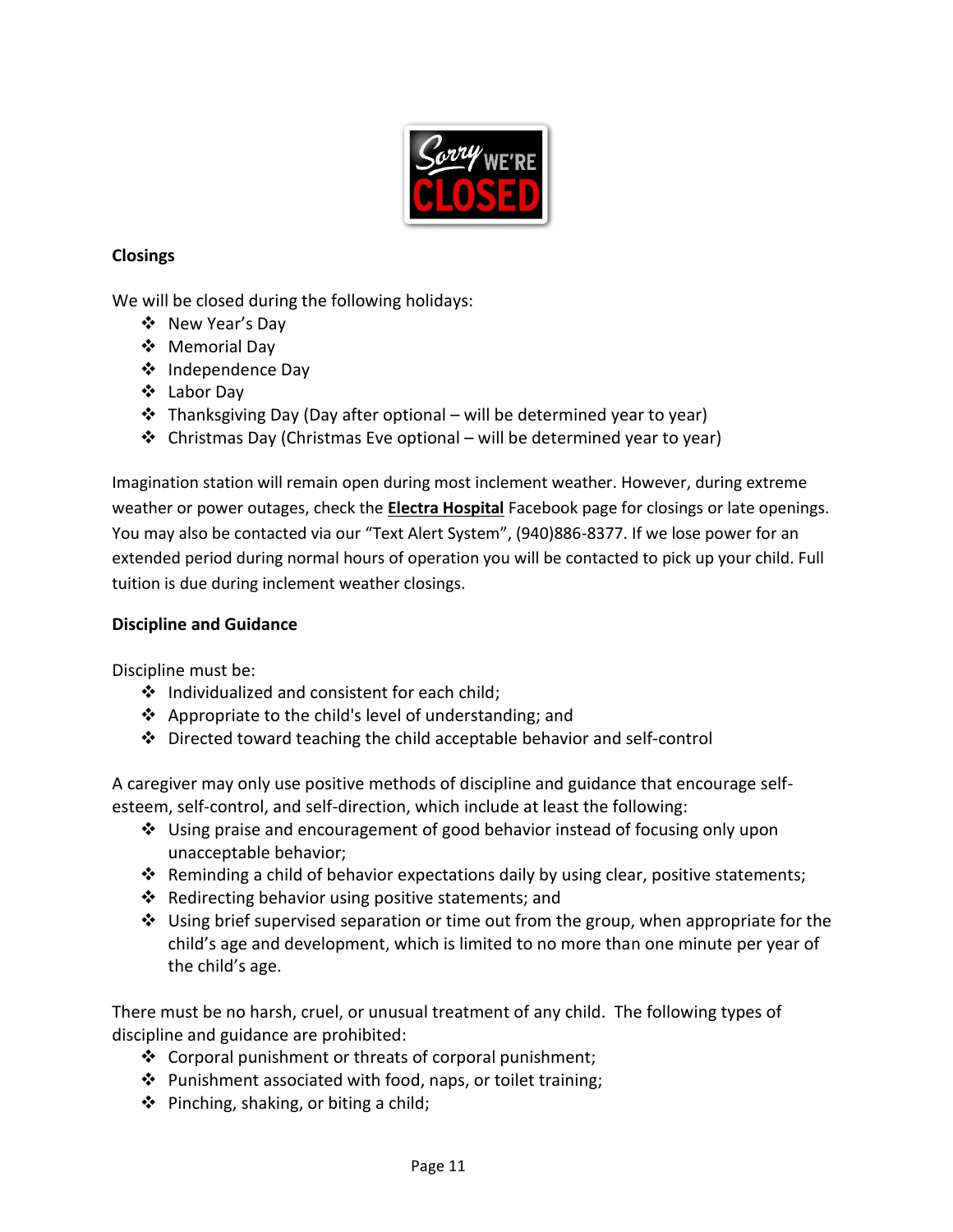- ❖ Hitting a child with a hand or instrument;
- ❖ Putting anything in or on a child's mouth;
- ❖ Humiliating, ridiculing, rejecting, or yelling at a child;
- ❖ Subjecting a child to harsh, abusive, or profane language;
- ❖ Placing a child in a locked or dark room, bathroom, or closet with the door closed or open; and
- ❖ Requiring a child to remain silent or inactive for inappropriately long periods of time for the child's age.

If a child's behavior endangers himself or another child, the incident will be documented and addressed with the parent. If the behavior is consistent it could lead to suspension or termination of care.

#### **Biting & Hitting**

Biting and hitting are common behaviors for toddlers and preschoolers. Some children and many toddlers communicate through this behavior. However, biting and hitting can be harmful to other children and to staff. This policy has been developed with both of these ideas in mind. Our goal is to help identify what is causing the incident and resolve these issues. The names of the children are not shared with the other parent.

#### **When Biting, Hitting, or Uncontrollable Behavior Occur**

For the child bitten or hit:

- ❖ First aid is given to the any injury. If bitten, it is cleaned with soap and water. If the skin is broken, the wound is covered with a bandage.
- ❖ The child will be prompted to tell the child that bit or hit, "Biting/Hitting hurts!"
- ❖ A Boo-boo report is filled out and a copy is given to the parent.

For the child that bit, hit or acted inappropriately:

- $\div$  The child will be told the behavior is inappropriate, the teacher will guide the to use more appropriate ways to communicate.
- ❖ The teacher will tell the child, "No! Biting/Hitting hurts!"
- ❖ The child will be prompted to say sorry, when applicable.
- $\cdot \cdot$  The child will be redirected or placed in an age appropriate time out.

The teacher will document unacceptable behavior:

- ❖ Place
- ❖ Circumstance
- ❖ Time of day

Parents/Guardian and teacher/Director communication are on-going daily, to keep you informed of your child's progress. A Student Discipline Form may be used to document an incident, which can help to determine the best plan of action to prevent a future occurrence.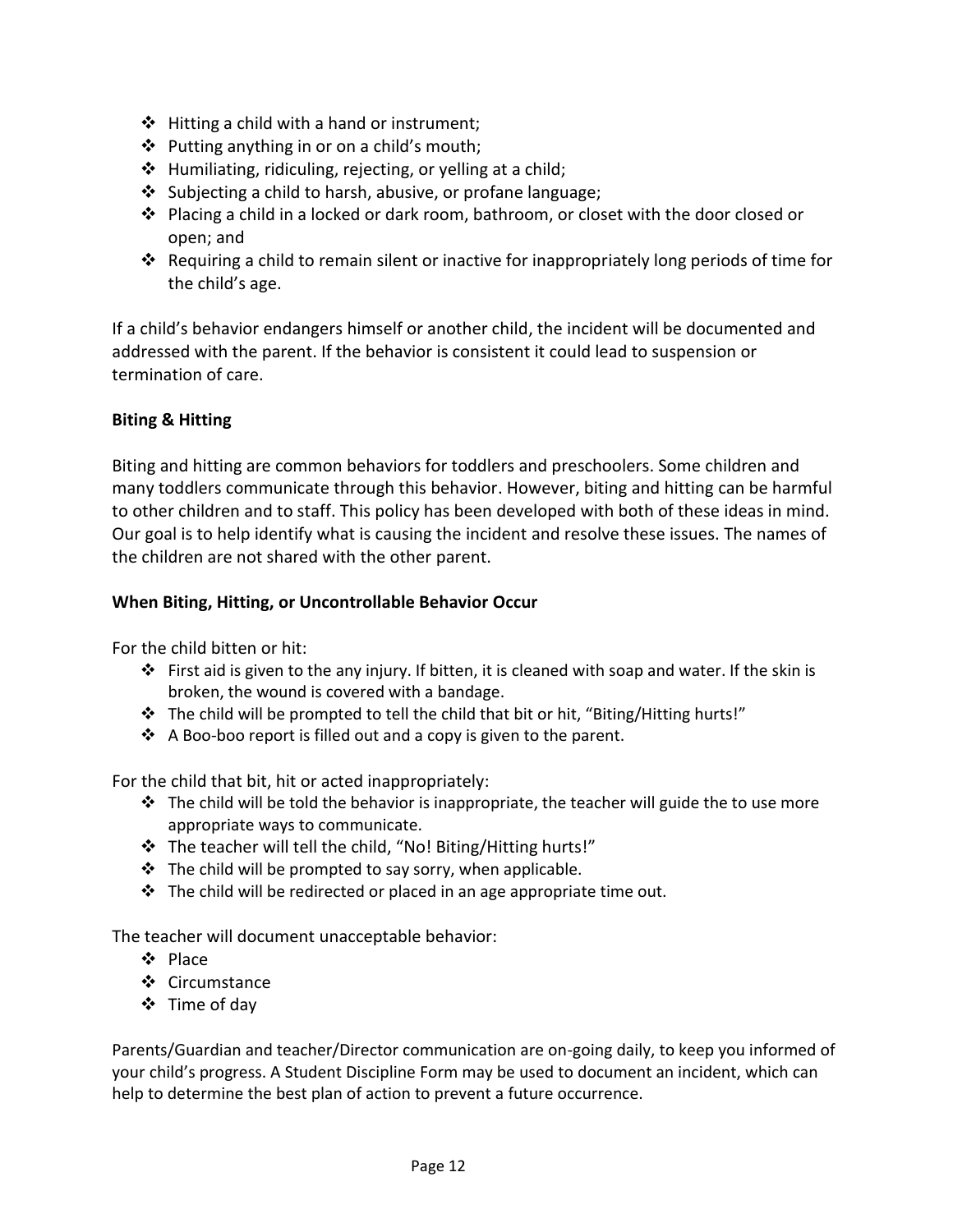The teacher and staff will:

- ❖ Shadow the child to help prevent any further incidents.
- ❖ Observe the child to try and determine what is causing the child's behavior.
- ❖ Work with the parent/guardian to solve the issue as soon as possible.

If a child bites 3 times within two weeks the parents will be called to pick the child up and the child will be suspended for the rest of a day and one additional day. If the child continues to bite and the issue cannot be resolved, the parents will be asked to make other day care arrangements.

Disciplinary/suspension for hitting or unacceptable behavior will be decided on an individual basis determined by the circumstances of the incidents.

#### **Strategies for Aggressive or Uncontrollable Behavior**

Help children understand their emotions by using words or signs that identify and describe emotions. A child who uses words or signs to communicate is less likely to use aggressive behavior out of frustration.

Take biting or hitting seriously. Use a tone of voice and facial expression that conveys pain. "Ouch, that hurts," helps young children to differentiate between a person and an object that can't feel pain. Handle bad behavior in a firm but gentle way. Give praise, smiles, and hugs for good behavior.

#### **Right to Dismiss**

Your child can be dismissed from Imagination Station if he/she becomes a danger to himself/herself, endangers the safety of the other children in the school, or becomes uncontrollable.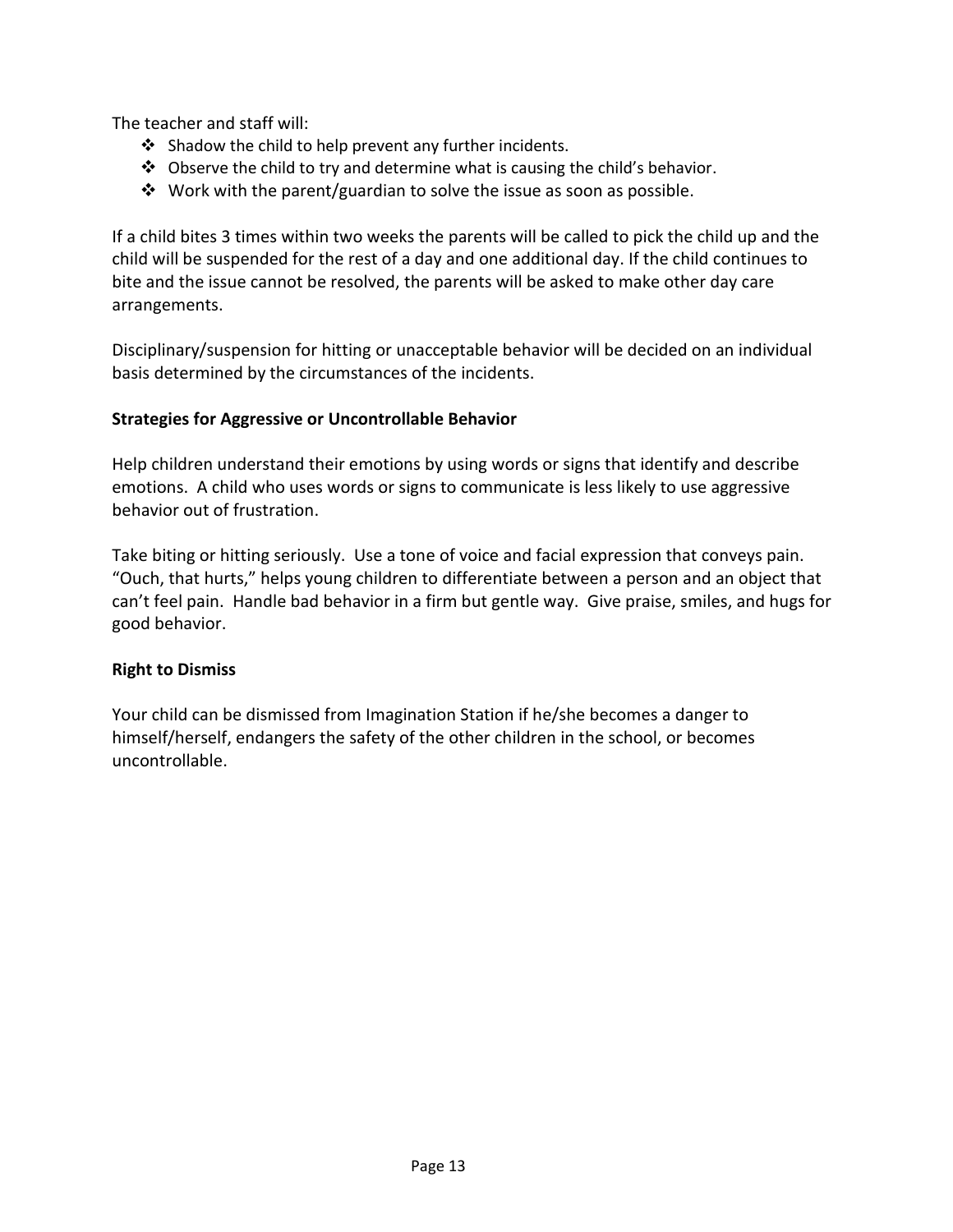

## **EDUCATION PROCEDURES & POLICIES**

#### **Curriculum**

Our preschool curriculum, "Frog Street," accommodates infants, toddlers, and pre-k students and is generated in both English and Spanish. The early learning guidelines incorporated into the lesson plans include physical, social, emotional, language, and cognitive development. The program promotes developmental age-appropriate concepts and hands-on activities making learning exciting and fun.

We use CLI Engage Developmental Checklist to inform instruction and tailor our Frog Street Curriculum.

#### **Indoor and Outdoor Physical Activity**

Physical activity is met through daily indoor and outdoor play. Both indoor and outdoor physical activity promote children's growth, development, good health, and a sense of wellbeing.

A minimum of two daily opportunities for outdoor play are scheduled, in which a child makes use of both small and large muscles. An infant birth through 12 months of age may engage in outdoor play for an amount of time as tolerated by the infant, and infants 13 months through 17 months of age, toddlers, or pre-kindergarten age children for a minimum of 60 total minutes daily. During inclement weather, an indoor activity, such as exercise/dance class or a hallway recreation period will be substituted.

Outdoor activity space includes covered shaded area, playground equipment, sidewalks, and grassy area with trees. Indoor activity space includes classrooms, hallway, and cafeteria.

Examples of Indoor and Outdoor Activities for infants, toddlers, and pre-kindergarten age children, according to age and development: tummy time, exercise, dance, sliding, riding on toys, pushing toys, bouncing balls, games, crawling, hopping, skipping, walking, running, jumping, art/craft, and center-time play.

During inclement weather, an indoor activity, such as exercise class or a hallway recreation period will be substituted.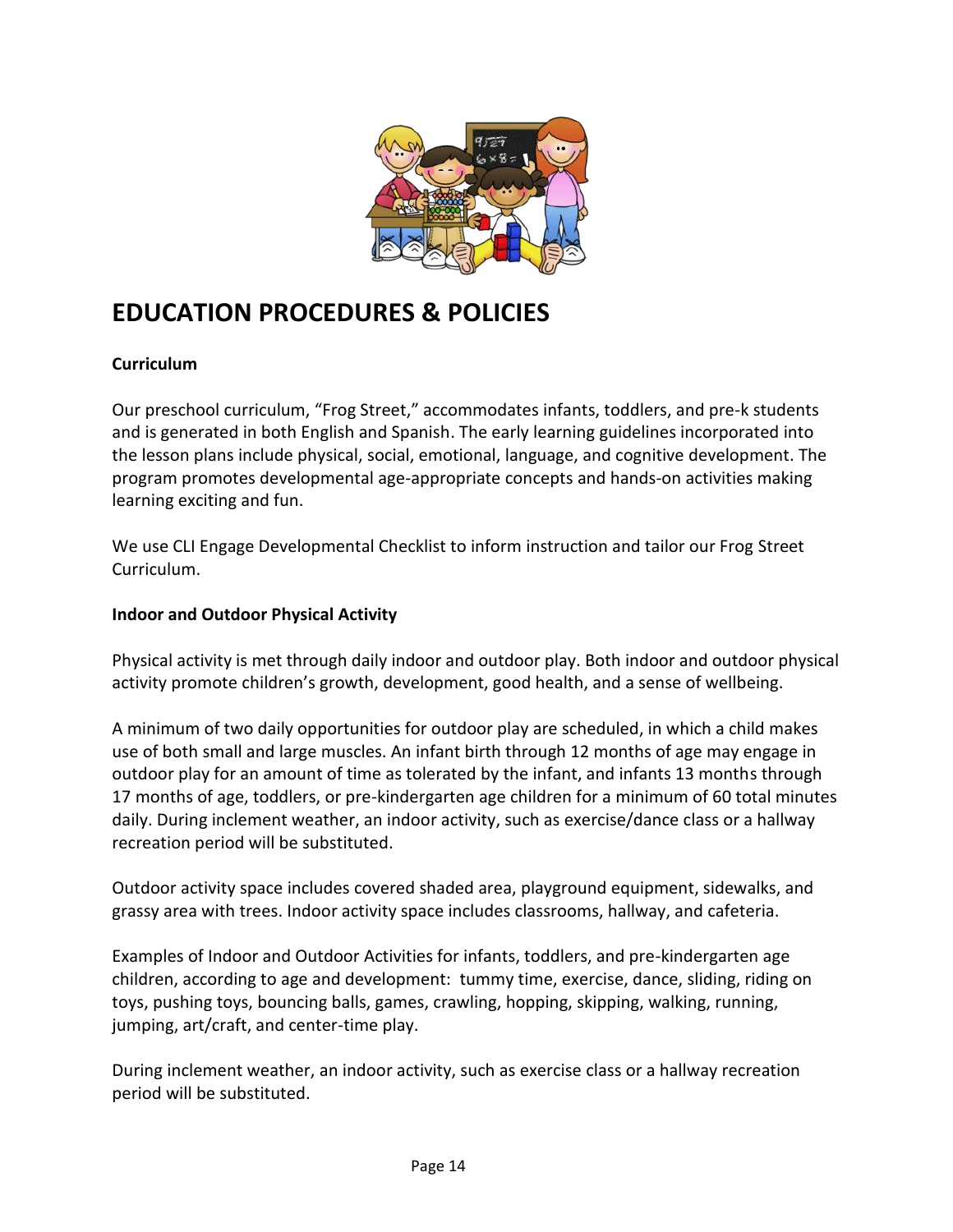

#### **Parent Involvement**

Communication is an important component of our child care center. Checkout "What We Did Today," posted at each of our preschool classrooms. Watch for center announcements posted above the sign-in and sign-out sheets.

#### **Parent/Guardian Conferences**

Two preschool teacher/parent conferences will be planned each year as an opportunity to discuss your child's progress with their teacher. A Children's Learning Institute developmental checklist will be used to track your child's developmental milestones.



#### **Parent/Guardian Concerns**

If there are concerns or problems that need immediate attention, bring them to the attention of the director. This will prevent any communication breakdown and will insure a good relationship.

#### **Parent/Guardian Participation**

We encourage parents/guardians to attend the following special events and parties:

Halloween Party Christmas Party Valentine's Tea Party Easter Party

#### **Open Door Policy**

Parents/guardians have an open invitation to visit without prior notification. You are an important part of our learning environment. We ask that you help us create and maintain a school environment based on integrity and respect, through appropriate conduct and interaction. Imagination Station reserves the right to limit the length of your visit in order to maintain the daily routine of the students.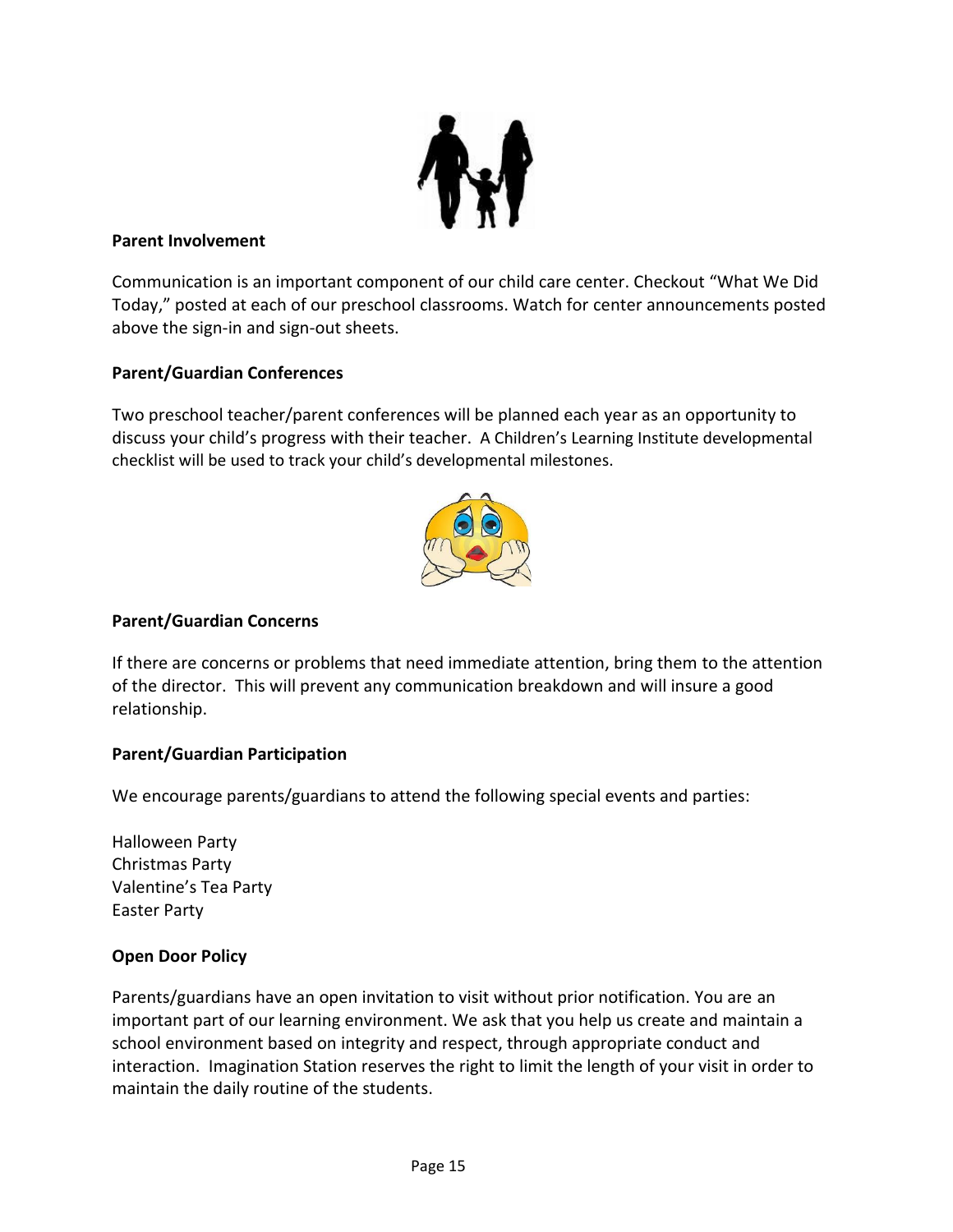#### **Parent/Guardian Code of Conduct**

No offensive language or violence will be tolerated.

Please dress appropriately when picking up and dropping off your children. Revealing clothing and going barefoot or shirtless, will not be permitted.

We are a smoke free facility; smoking is prohibited on the property.

#### **Parent/Guardian Resources**

Community resources and Student Contact Forms are available for parents/guardians' convenience, in the front north hallway, inside the clear pocket folders.

- ❖ Babies and Toddlers Services Early Childhood Intervention
- ❖ Breastfeeding Basics for Moms and Dads, (English and Spanish versions)
- ❖ Child and Adolescent Services
- ❖ Flu: A Guide for Parents, (English and Spanish versions)
- ❖ ImmTrac2 Registry Information
- ❖ Newborn Screening for Early Detection of Disorders
- ❖ Travel Guide for Parents
- ❖ NAPSACC Healthy Child Development Information
- ❖ Contact List

## **HEALTH RELATED ISSUES**



#### **Medication**

Parents and guardians should schedule administration of medication so that it does not involve the hours the child is in care. Please understand that Imagination Station is NOT required by law to administer medication. However, if medication is prescribed by a physician and must be administered during the hours a child is in care it must meet requirements listed below.

- ❖ Must be a current prescription, in a pharmacy labeled container.
- ❖ Must be given only to the child for whom it was prescribed.
- ❖ Must be given according to the written instructions of the physician.
- ❖ This includes medication administered through a nebulizer.
- ❖ Parents must fill out and sign a medical form giving authorization to administer medication.
- $\dots$  All medication provided by you must be stored by Imagination Station staff, out of the reach of children. Please do not send medications in your child's bag or backpack. All medication must be handed directly to the appropriate staff member.

Medication is administered once daily between 10:30 a.m. to 11:30 p.m. We reserve the right to refuse to administer any medication.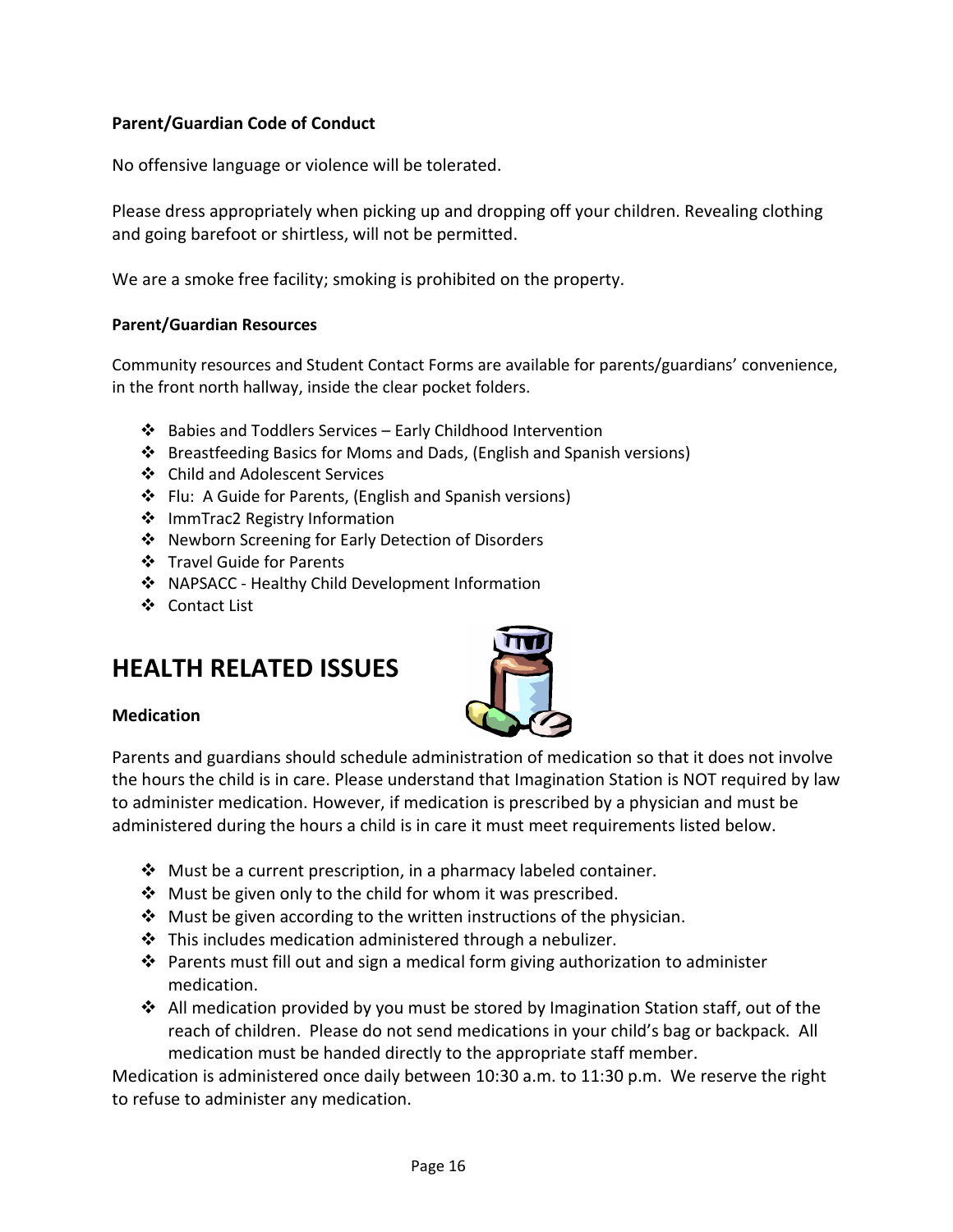

#### **Medical Policy & Sick Child Exclusion**

Your child must be kept home if he/she exhibits any of the following symptoms:

- $\dots$  An oral temperature of 101 or higher; rectal, ear, or temporal artery temperature of 100 or higher; armpit temperature of 100 or higher.
- ❖ Discharging eyes or ears
- ❖ Discharging sore which cannot be kept covered
- ❖ Profuse nasal discharge
- ❖ Intestinal diarrhea and stomachache
- ❖ Vomiting
- ❖ Any undiagnosed rash
- ❖ Impetigo
- ❖ Ringworm
- ❖ Head Lice or Nits
- $\div$  Illness preventing child from participating in child care activities, including outdoor play

If your child develops any of the above symptoms while at the center, we will isolate him/her and contact you to arrange for pick-up. If your child is sent home from the center ill, we ask that he/she not return until 24 hours after the symptoms have diminished.

In the event your child becomes ill, we shall provide a separate, supervised area for your child until you or an alternative care person can pick the child up. If your child becomes ill, please pick him/her up as quickly as possible.

If a child has any of the above within a twenty-four (24) hour period, the child should be kept at home to insure the child is completely well and no other children are exposed to the illness.

If your child has been exposed to or has acquired a contagious disease, the center is to be notified IMMEDIATELY!

#### **Allergies**

Please make the director aware of any food allergies that your child has. If your child cannot drink milk, you must provide a note from the child's physician.

If your child has severe allergic reactions, you may leave a prescribed Epi pen at the center. Written instructions from a physician on administering must be provided.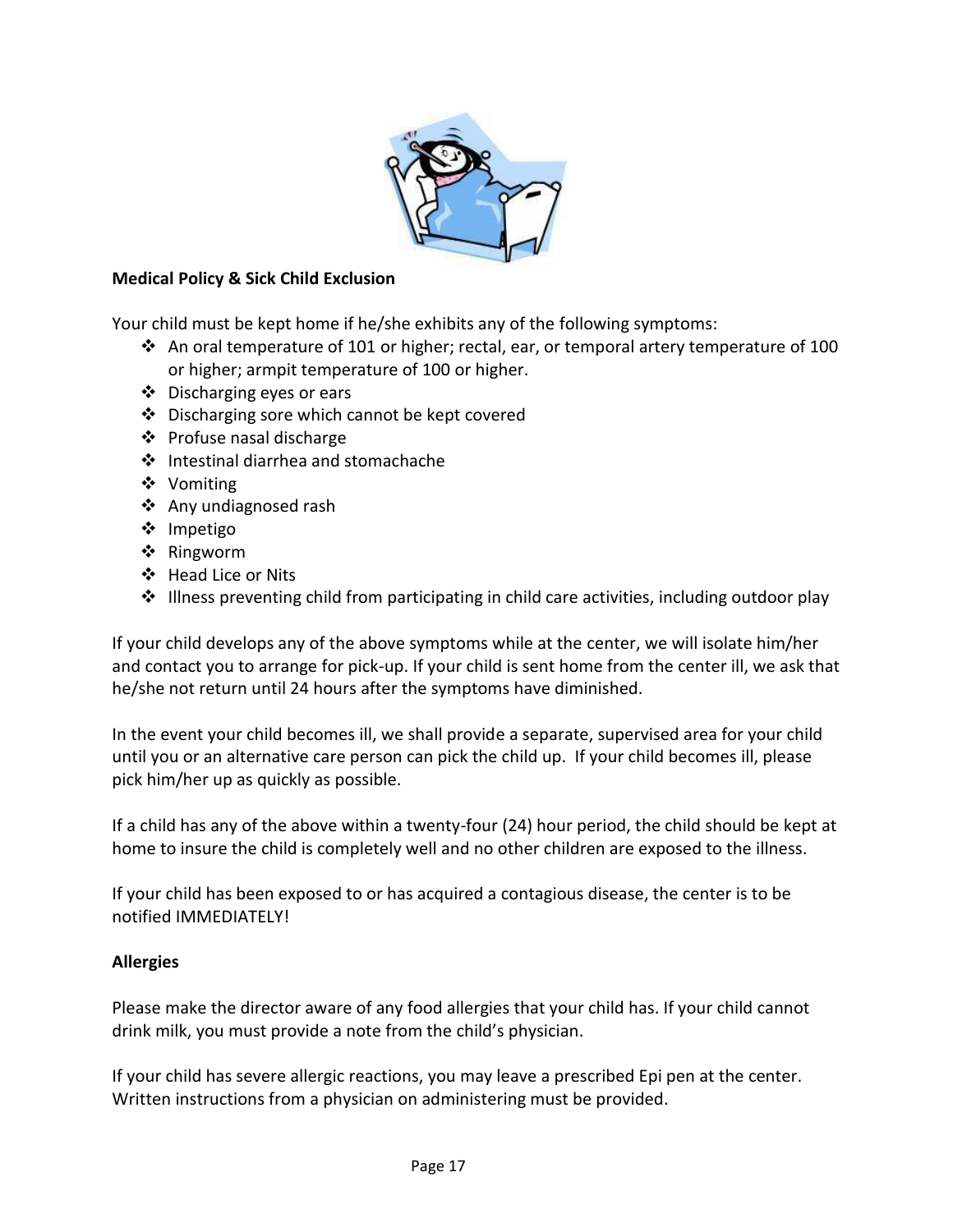#### **Special Needs**

Parents must notify the director in writing if their child needs special care because of any previous medical problems, disabilities, or limitations. If the child has special needs, the parent must provide a statement from the specialist in the field of the child's disabilities regarding skills, ability, and care requirements. Program supports family and children who may need additional accommodations to include home language, special needs, differing abilities, and /or cultural needs.

#### **Injuries**

In case of minor injury the staff will administer basic first aid. Injuries will be documented and a report will be sent home at the end of the day.

In case of medical injury or illness requiring professional care you will be notified immediately. If the injury warrants emergency treatment an ambulance will be called and your child will be taken to the nearest medical facility, Electra Memorial Hospital, then you will be notified. As appropriate the staff will administer CPR or first aid.

#### **Vision & Hearing Screenings**

We are required by the State of Texas to have vision & hearing screenings done once a year for children 4 years of age and older until they attend school.

#### **Sunscreen**

Equate or Coppertone sunscreen/sunblock specifically manufactured for children and babies will be used on children 6 months and older to provide UVB and UVA protection when needed. When applying to the face it will be sprayed on hands first then applied. Sunscreen may be reapplied every 2 hours.

#### **Insect Repellent**

Off, Cutter, or a child safe insect repellent will be used on children 6 months or older. When applying to the face it will be sprayed on hands first then applied. Exposed skin will be cleaned of spray when returning inside.

#### **Vaccines – Preventable Diseases for Employees**

Employees of Imagination Station are not required to obtain immunizations. We leave this decision to the staff member, as determined between doctor and patient. Flu, pneumonia and Hepatitis B vaccinations are provided by the Hospital District at no cost to the employee.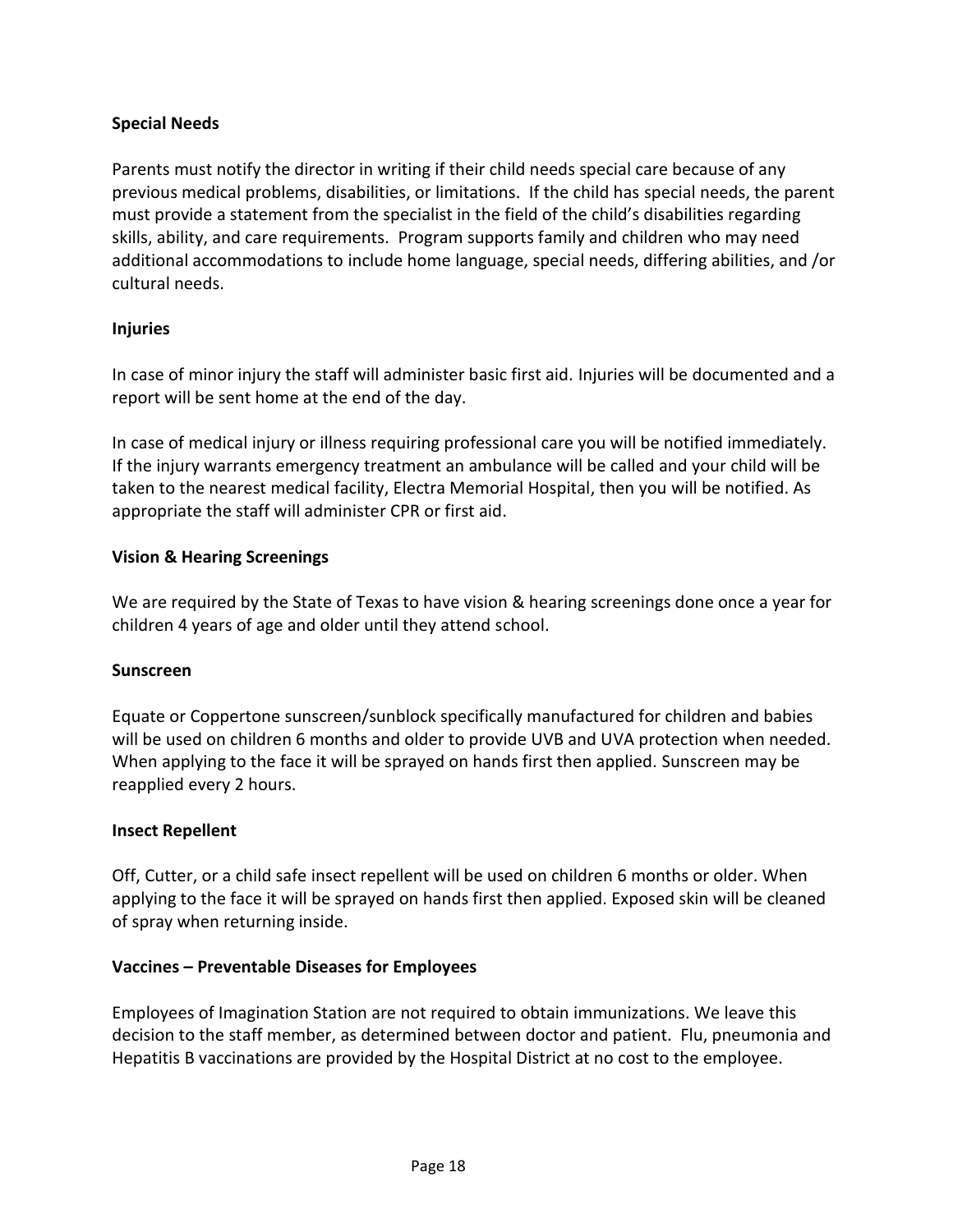## **EMERGENCY & SAFETY PROCEDURES**

#### **Medical Emergency and Injury that requires immediate attention**

In the case of an emergency, we will:

- ❖ Call 911 or take the child to the nearest emergency room
- ❖ Perform First Aid/CPR
- ❖ Contact the parents (if parents cannot be reached, next available emergency contact will be called)
- ❖ Call the child's physician



## **EMERGENCY PREPAREDNESS PLAN**

#### **Evacuation Routes – Fire or Gas Leak**

Evacuation route maps have been posted in each work area in case of an emergency such as a FIRE or GAS LEAK. The following information is marked on evacuation maps:

- ❖ Emergency exits
- ❖ Primary and secondary evacuation routes

#### **Fire Extinguishers**

Locations of FIRE EXTINGUISHERS:

- ❖ Kitchen east wall
- ❖ Front Entrance Hallway north wall
- ❖ Central Hallway southwest wall

#### **Assembly Points for Outside Building**

- $\dots$  Front Door Emergency Exit Meet at tree in the northwest corner of fenced playground and proceed together outside fenced area as needed.
- ❖ East Back Door Meet at southeast concrete slab and proceed together outside fenced area as needed.
- $\dots$  West Back Door Meet at southeast concrete slab and proceed together outside fenced area as needed.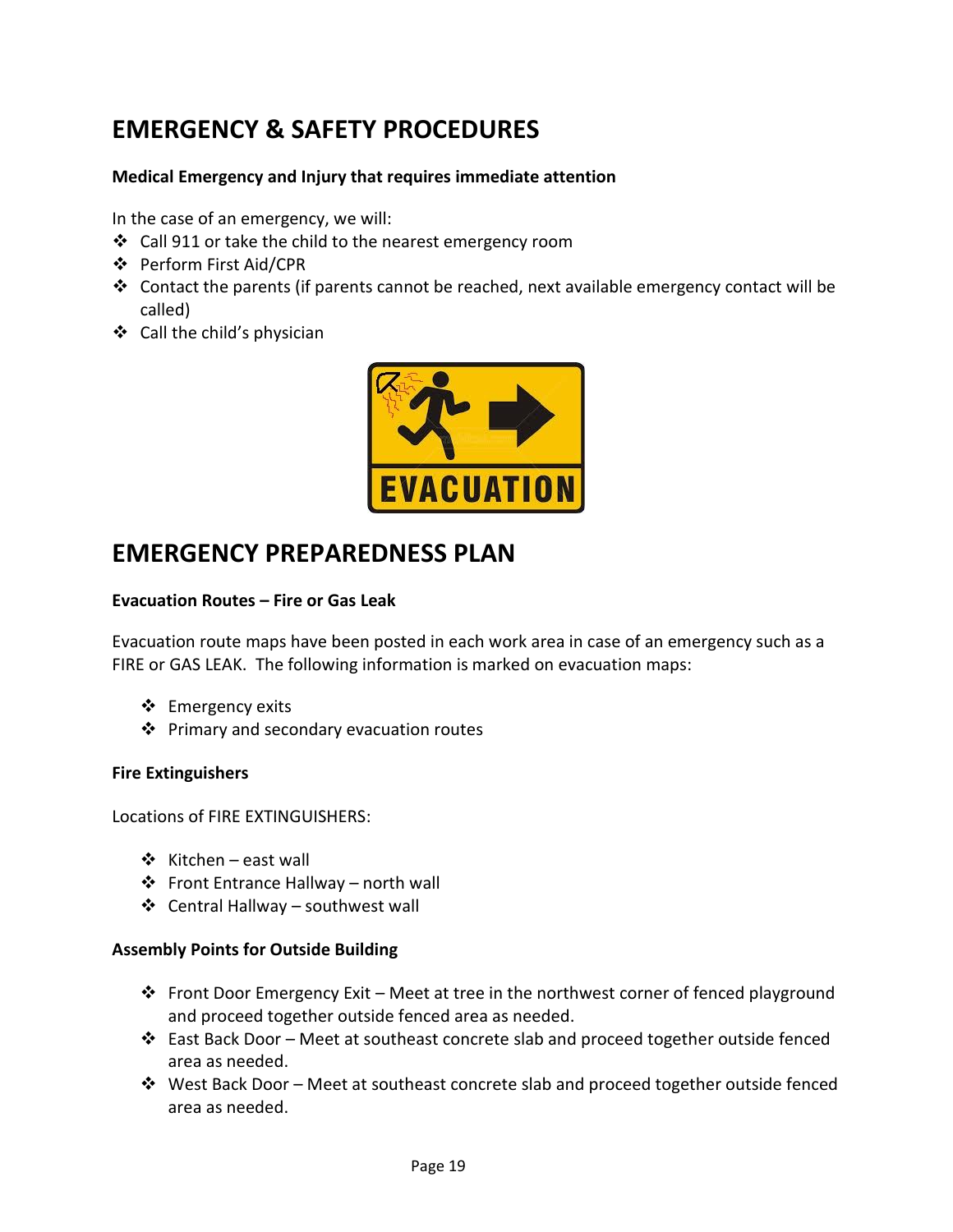#### **Sheltering – Lockdown**

LOCKDOWN is implemented when the threat of violence or gunfire is identified. During LOCKDOWN, students and staff are to remain inside locked classrooms, with all exterior exits secured and locked. LOCKDOWN requires closing and locking doors immediately, after which no one is allowed to enter or exit. Do not evacuate classroom or building, until cleared by law enforcement or site administration. This response is considered appropriate for, but not limited to, the following types of emergencies:

- ❖ Gunfire
- ❖ Threat of extreme violence outside the classroom
- ❖ Imminent danger in the surrounding community

#### **Tornado**

The designated safe area in the case of a TORNADO warning is classroom #607.

#### **Electrical Failure**

In the event of an ELECTRICAL FAILURE the following precautions have been taken:

- ❖ There is emergency lighting in each classroom
- ❖ There is an Imagination Station cell phone with contact numbers for each student

If the electricity is out for a prolonged period of time:

- ❖ Parents/guardians will be contacted to pick up their child.
- ❖ Contact Electra Medical Hospital Maintenance Department at 940-495-3981, to make arrangements for freezer and refrigerator food preservation.

#### **Alternate Shelter**

In the case of an emergency, which requires relocation away from the center, the children and caregivers will walk to an ALTERNATE SHELTER. Name and address of ALTERNATE SHELTER:

## Electra Memorial Hospital 1207 S Bailey St Electra, TX 76360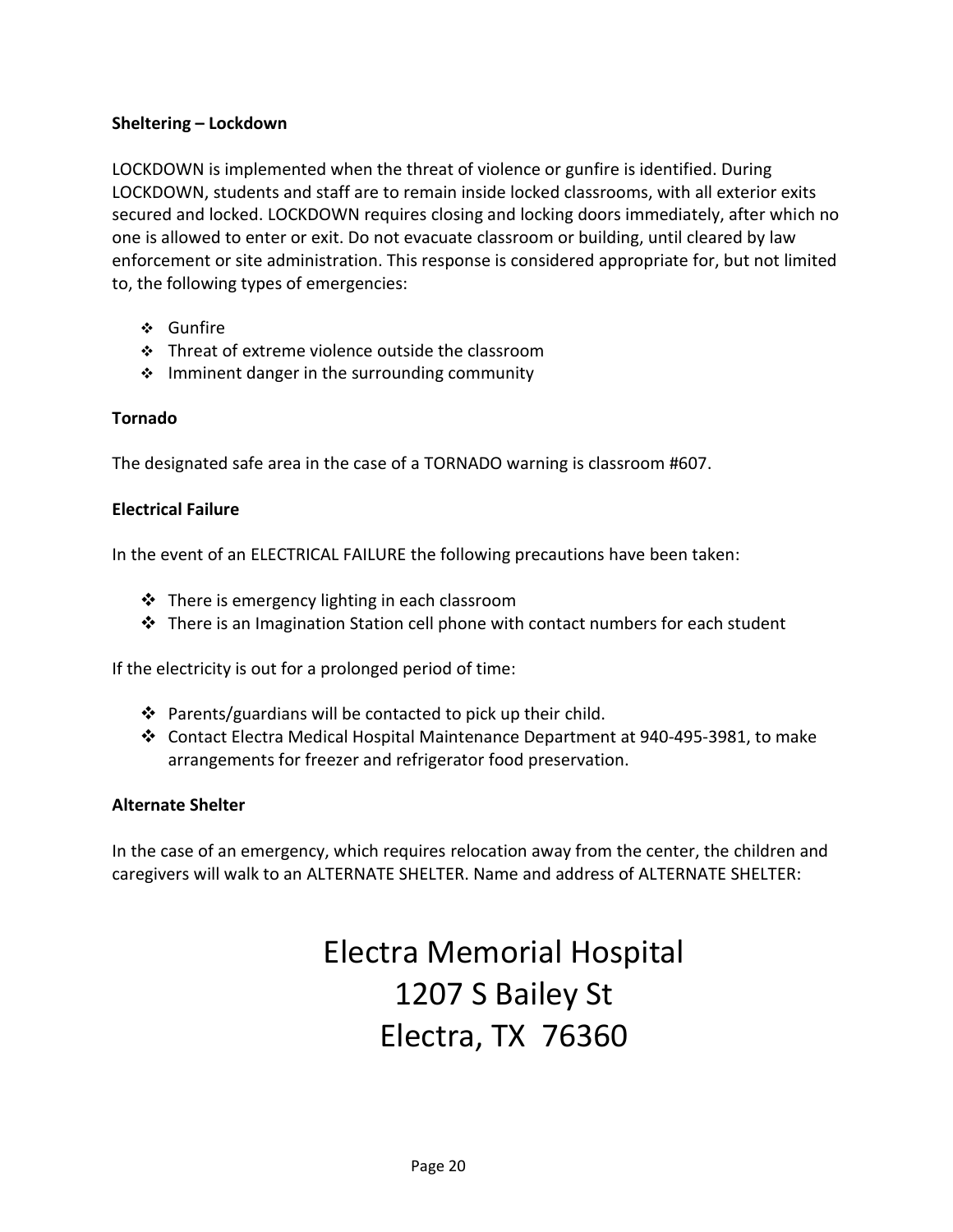#### **Emergency Essential Documentation**

Evacuation and relocation ESSENTIAL DOCUMENTATION and emergency items include:

- ❖ A classroom notebook with parent/guardian information and contact telephone numbers kept in the classroom for teachers to take in case of an emergency.
- ❖ Emergency bags with items needed to care for children, kept in the teachers' lounge.

#### **Administration**

In the case of an emergency the following personnel will be in charge to ensure a safe and orderly emergency evacuation of children and caregivers. Authority in order as listed below:

- 1. Director
- 2. Assistant Director
- 3. Next in Seniority by Hire Date

It is the responsibility of the ADMINISTRATION to:

- ❖ Take a count of children
- ❖ Make sure Emergency Contacts are notified
- ❖ And to make sure the emergency preparedness plan is followed in the event of an emergency

#### **Caregivers**

In the case of an emergency it is the responsibility of all caregivers and staff to continue to care for the children until each child has been released or the evacuation, relocation, or sheltering/lockdown is lifted.

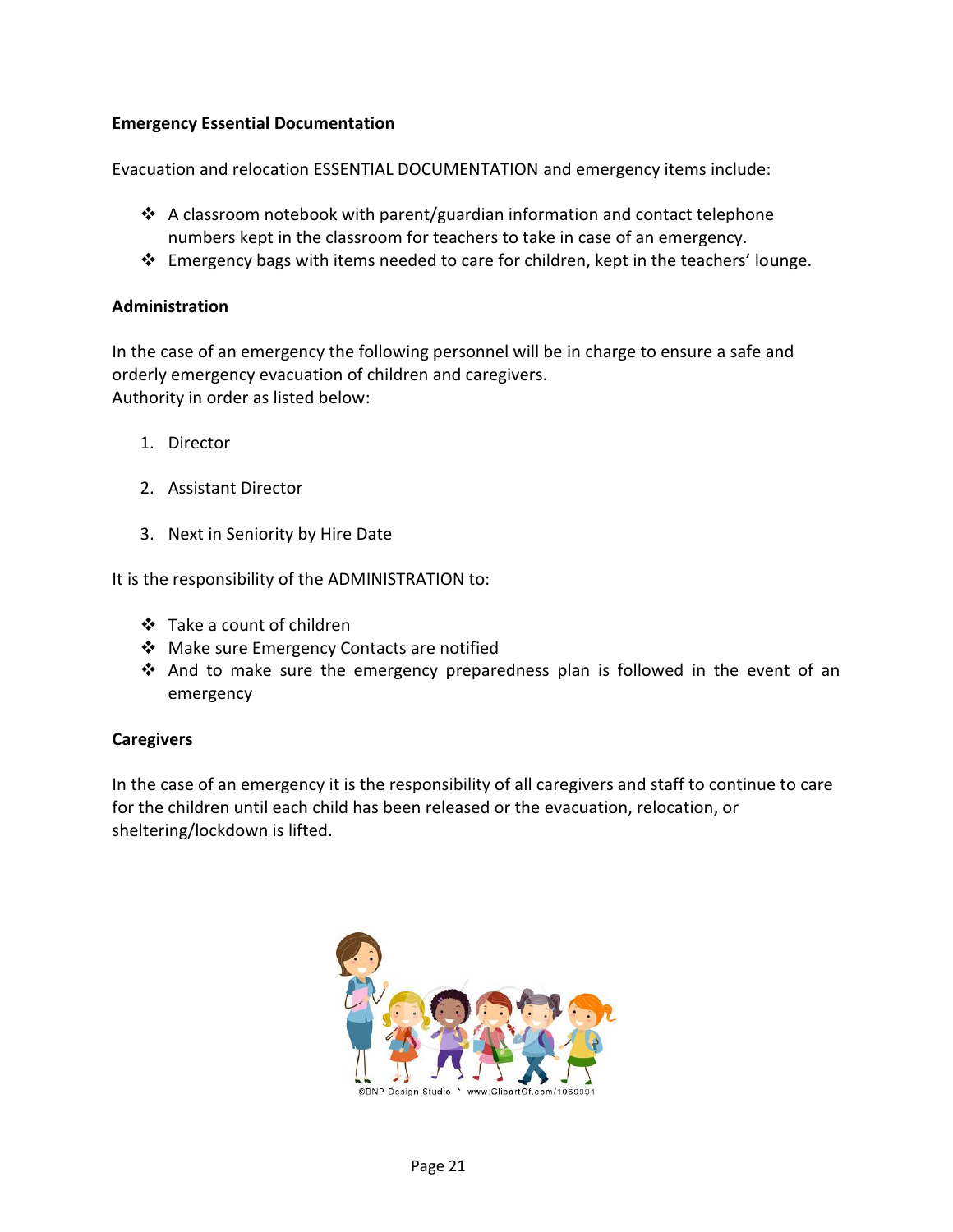## **ABUSE & NEGLECT**

Our caregivers/teachers are required one hour of child abuse and neglect training annually with the focus on prevention, recognition, and reporting of abuse. We will assist parents in calling the police, the Texas Abuse & Neglect Hotline at 1(800)252-5400), and/or First Step emergency shelter at 1(800)658-2683.

First Step, Inc. offers community education and professional training programs. All First Step services are free. If you are interested in learning more contact a First Step representative at (940)723-7799.

If parents feel they need assistance with possible child abuse, neglect, or sexual abuse, we encourage you to get help. Please call the National Parent Hotline at 1(855)427-2736 or visit [www.helpandhope.org/find-help.html](http://www.helpandhope.org/find-help.html)

#### **Daily Health Checks**

Our caregivers/teachers conduct a daily visual health check of the children each morning upon arrival. Any changes in a child's behavior or appearance is documented and kept in a Health Check Log.

Imagination Station staff are required by Texas State Law and licensing to report immediately to the police or Child Protective Services (CPS) any signs of physical, sexual, or emotional child abuse, child neglect, or exploitation. The staff may not notify parents or guardians when a report of neglect or abuse has been made.

## **GANG-FREE ZONE**

Gang-related criminal activity or engaging in organized criminal activity within 1000 feet of a child care center is in violation of the law and therefore is subject to increased penalties under state law.

## **WEAPON FREE FACILITY**

Imagination Stations is a weapons free facility. It is prohibited to possess firearms and weapons in the facility or on the grounds, regardless of any license or permit that allows an individual to do so.

## **CHANGES TO POLICIES & PROCEEDURES**

Policies are reviewed annually and updated as needed. Parents will be notified in writing of any changes to the operational policies and/or enrollment procedures.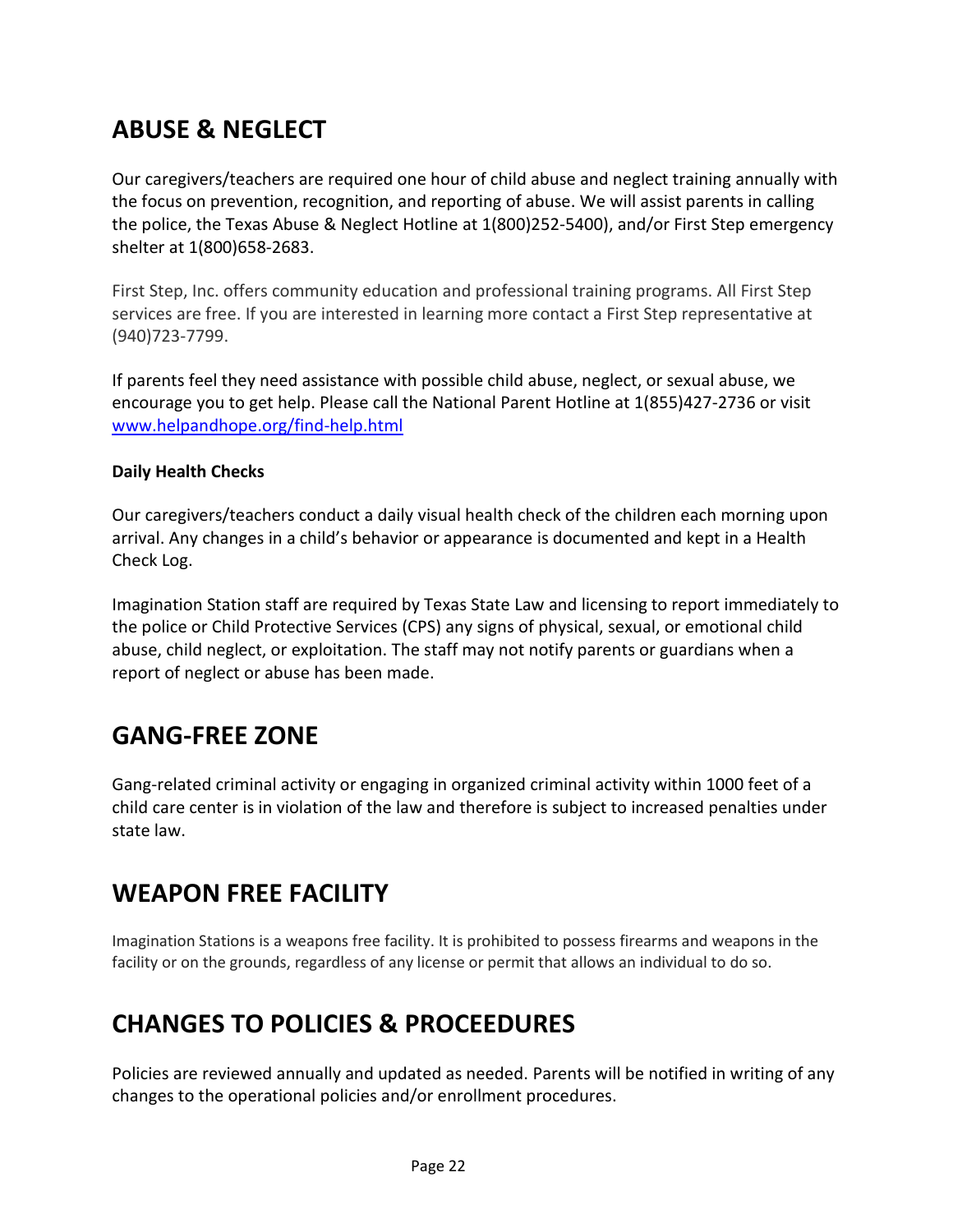## **MINIMUM STANDARDS & RECENT INSPECTIONS**

To review a copy of the Minimum Standards, please contact a member of the office staff to set up a time to meet, or visit [www.tdprs.state.tx.us.](http://www.tdprs.state.tx.us/)

## **HOW TO CONTACT LICENSING**

Parents may contact licensing at:

- ❖ (940)249-0172
- ❖ [www.dfps.state.tx.us](http://www.dfps.state.tx.us/)
- ❖ 1(800)252-5400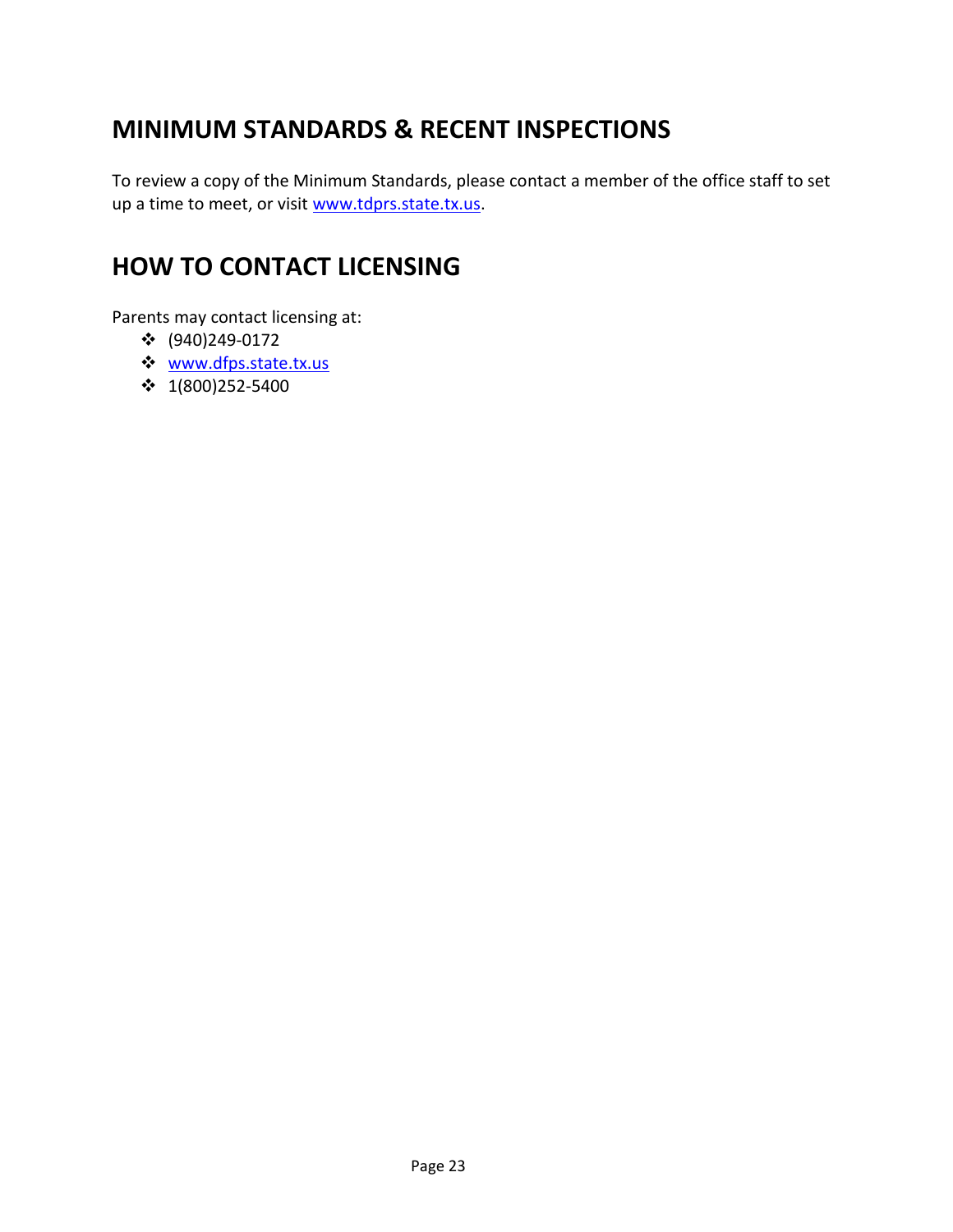

Dear Parent/Guardian:

*This letter is intended for parents or guardians of children enrolled in a child care center. Imagination Station offers healthy meals to all enrolled children as part of our participation in the U.S. Department of Agriculture's (USDA) Child and Adult Care Food Program (CACFP). The CACFP provides reimbursements for healthy meals and snacks served to children enrolled in child care. Please help us comply with the requirements of the CACFP by completing the attached Meal Benefit Income Eligibility Form. In addition, by filling out this form, we will be able to determine if your child(ren) qualifies for free or reduced price meals.*

**1. Do I need to fill out a Meal Benefit Form for each of my children in day care?** You may complete and submit one CACFP Meal Benefit Income Eligibility Form for all children enrolled in child care in your household **only** if the children in child care are enrolled in the same center. We cannot approve a form that is not complete, so be sure to read the instructions carefully and fill out all required information. **Return the completed form to: Imagination Station Child Care Center, 700 S Main Street, Electra, Texas 76360.** 

**2. Who can get free meals without providing income information?**Children in households getting Supplemental Nutrition Assistance Program (SNAP) (formerly Food Stamps), Temporary Assistance for Needy Families (TANF), or Food Distribution Program on Indian Reservations (FDPIR) can get free meals. Foster children (reference question #8 for more information on foster children) and children enrolled in a Head Start Program (HSP), Early Head Start Program (EHSP), or Even Start Program (ESP) and have not entered kindergarten) are also eligible for free meals. Households with children enrolled in a HSP, EHSP or ESP can provide a certification letter from the program of the child's enrollment and do not need to complete the CACFP Meal Benefit Income Eligibility Form.

**3. Who can get reduced price meals?** Your children can get low cost meals if your household income is within the reduced price limits on the Income Chart, sent with this application. Children in households participating in WIC maybe eligible forreduced price meals.

**4. May I fill out a form if someone in my household is not a U.S. citizen?** Yes. You or your children do not have to be U.S. citizens to qualify for meal benefits offered at the child care center.

**5. Who should I include as members of my household?** You must include everyone in your household (such as grandparents, other relatives, or friends who live with you) who shares income and expenses. You must include yourself and all children who live with you. You also may include foster children who live with you.

**6. How do I report income information and changes in employment status?** The income you report must be the total gross income listed by source for each household member received last month. If last month's income does not accurately reflect your circumstances, you may provide a projection of your monthly income. If no significant change has occurred, you may use last month's income as a basis to make this projection. If your household's income is equal to or less than the amounts indicated for your household's size on the attached Income Chart, the center will receive a higher level of reimbursement. Once properly approved for free or reduced price benefits, whether through income or by providing a current SNAP, TANF, FDPIR case number, you will remain eligible for those benefits for 12 months. You should notify us, however, if you or someone in your household becomes unemployed and the loss of income causes your household income to be within the eligibility standards.

**7. What if my income is not always the same?** List the amount that you normally get. For example, if you normally get \$1000 each month, but you missed some work last month and only got \$900, put down that you get \$1000 per month. If you normally get overtime, include it, but not if you only get it sometimes.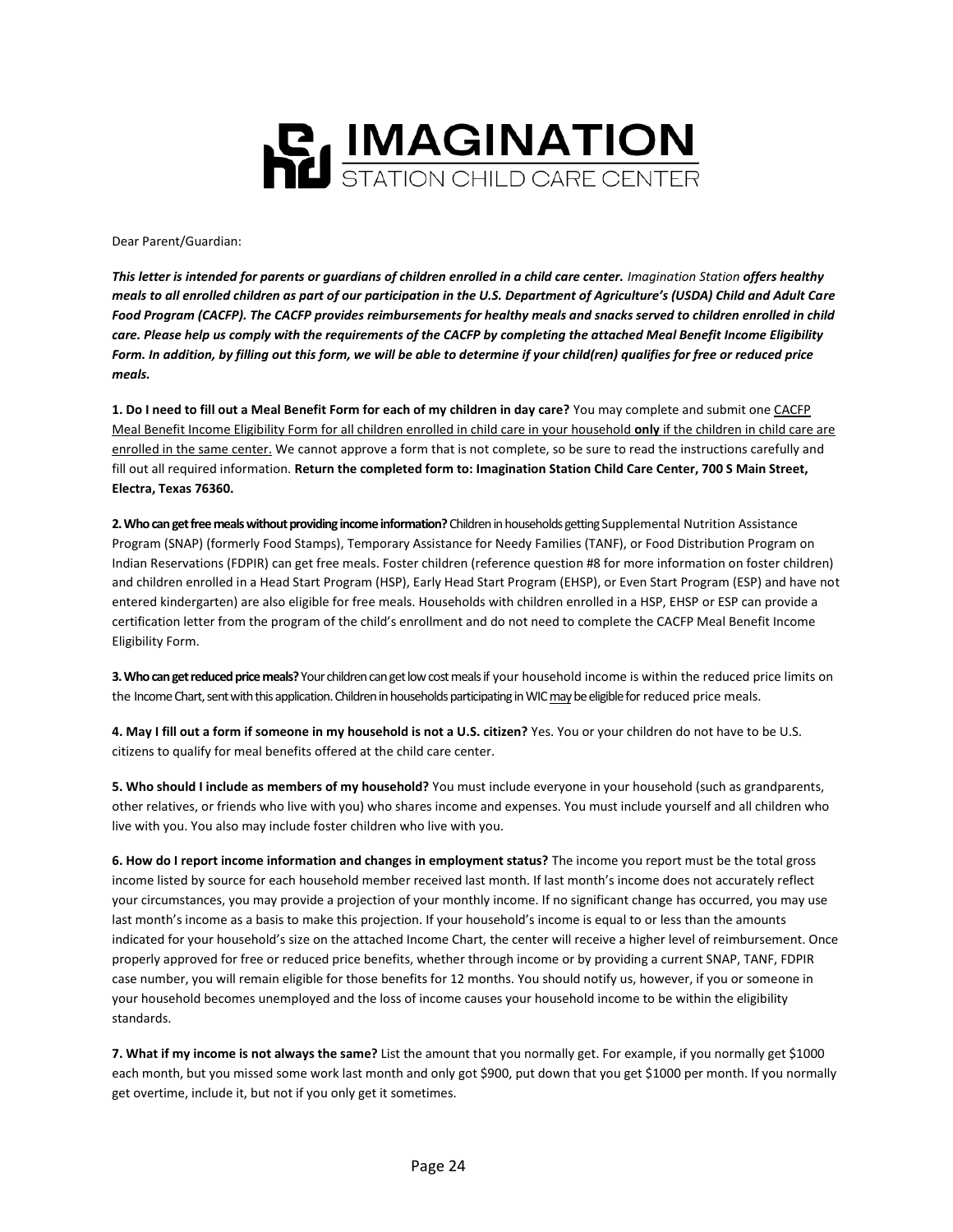**8. What if I have foster children?** Foster children that are under the legal responsibility of a foster care agency or court are eligible for free meals. Any foster child in the household is eligible for free meals regardless of income. Households may include foster children on the Meal Benefit Form, but are not required to include payments received for the foster child as income. Households wishing to apply for such benefits for foster children can provide the Texas Department of Family and Protective Services Form 2085FC, *Placement Authorization Foster Care/Residential Care*, to their child's caregiver and do not need to complete the CACFP Meal Benefit Income Eligibility Form**.** 

**9. We are in the military, do we include our housing and supplemental allowances as income?** If your housing is part of the Military Housing Privatization Initiative and you receive the Family Subsistence Supplemental Allowance, do not include these allowances as income. Also, in regard to deployed service members, only that portion of a deployed service member's income made available by them or on their behalf to the household will be counted as income to the household. Combat Pay, including Deployment Extension Incentive Pay (DEIP) is also excluded and will not be counted as income to the household. All other allowances must be included in your gross income.

**10.** *(Pricing program only)* **Will the information I give be verified?** Maybe. We may ask you to send written proof to verify the information you submitted on the form. **What if I disagree with the decision about the information I complete on this form?** You can talk to **Elizabeth Jones**, either in person or by telephone at **(940)495-3646**. You may ask for a hearing by calling or writing to: **Elizabeth Jones, 700 S Main, Electra, Texas 76360.**

In the operation of child feeding programs, no person will be discriminated against because of race, color, national origin, sex, age or disability.

If you have other questions or need help, call **(940)495-3646.**

Sincerely,

**Savanah Cato**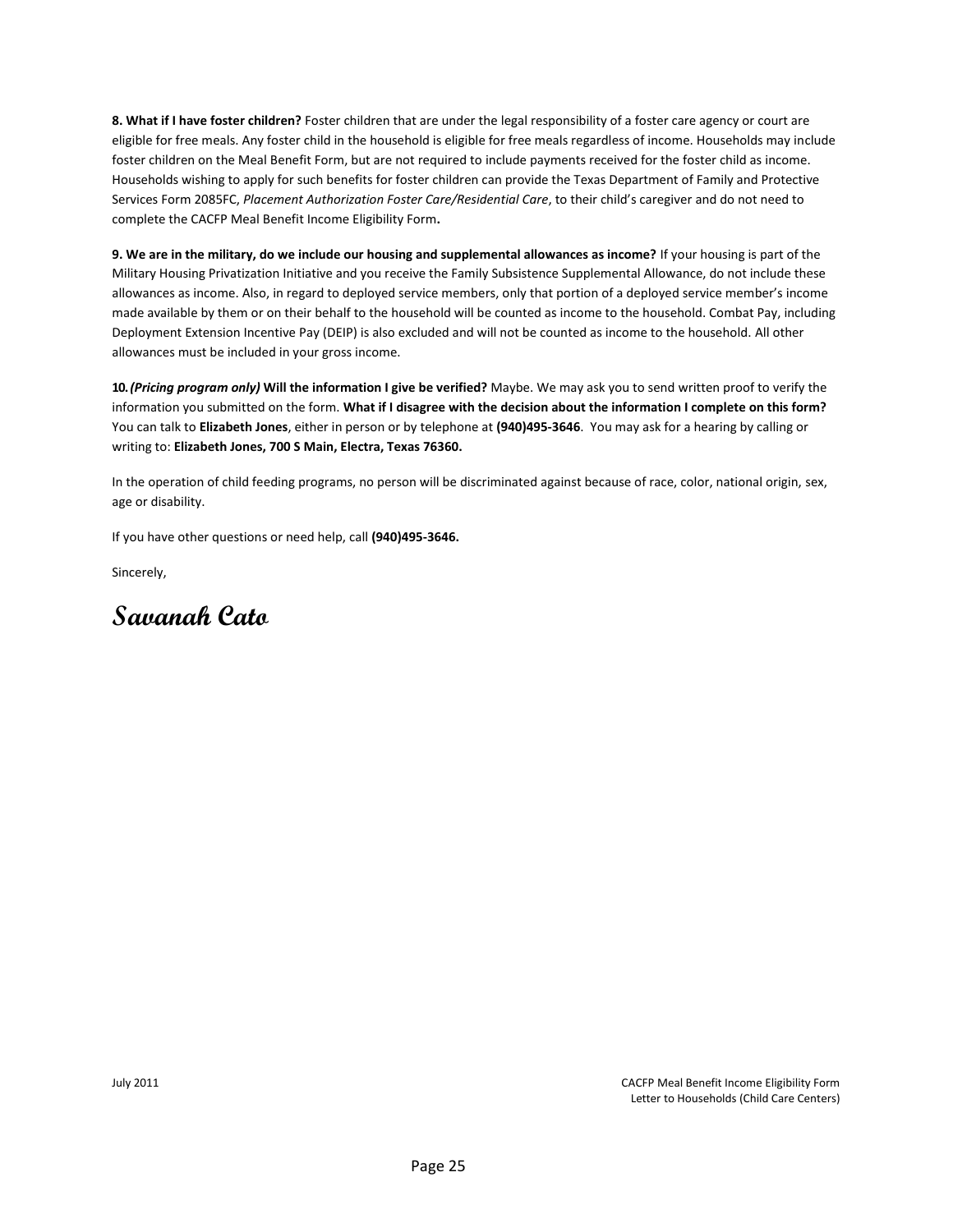#### Estimado Padre/Tutor:

*Esta carta está dirigida a todos los padres o tutores de niños que están inscritos en centros de cuidado infantil. Imagination Station ofrece comidas saludables para todos los niños inscritos como parte de nuestra participación en el Programa de Atención Alimenticia para Niños y Adultos (CACFP, por sus siglas en inglés) del Departamento de Agricultura de Estados Unidos (USDA, por sus siglas en inglés).*

*El CACFP ofrece reembolsos por comidas y meriendas saludables que se les sirven a los niños inscritos en centros de cuidado de niños. Por favor, ayúdenos a cumplir con los requisitos del CACFP llenando el Formulario de Calificación por Ingresos para el Beneficio de Comidas que está adjunto a esta carta. Además, al llenar este formulario, podremos determinar si su hijo(s) califica para recibir comidas gratis o a un precio reducido.*

**1. ¿Debo llenar un Formulario de Calificación para el Beneficio de Comidas por cada hijo que esté en un centro de cuidado diario?** Podría ser que tenga que completar y presentar un Formulario de Calificación por Ingresos para el Beneficio de Comidas del CACFP para todos los niños de su hogar que están inscritos para recibir cuidado diario, pero sólo si están inscritos en el mismo centro. No podemos aprobar un formulario que no esté completo, por eso, debe asegurarse de leer las instrucciones con cuidado y llenar toda la información que se solicita. **Devuelva el formulario ya llenado a: Imagination Station Child Care Center, 700 S Main, Electra, Texas 76360, (940)495-3646** 

**2. ¿Quién puede recibir comidas gratis sin tener que entregar información sobre ingresos?** Pueden recibir comidas gratis los niños en hogares inscritos en el Programa de Asistencia de Nutrición Suplementaria (SNAP) (anteriormente "Estampillas para comida"), Asistencia Temporal para Familias Necesitadas (TANF), o el Programa de Distribución de Alimentos en Reservaciones Indígenas (FDPIR). Los niños en familias de crianza (consulte la pregunta Nº 8 si desea más información sobre niños de crianza) y los niños inscritos en el Programa "Head Start" (HSP), el Programa "Early Head Start" (EHSP), o el Programa Even Start ESP) y que aún no han comenzado el jardín infantil, también califican para recibir comidas gratis. Los hogares que tienen niños inscritos en un HSP, EHSP, o ESP, pueden entregar una carta de certificación del programa de que el niño está inscrito, y así no necesitan llenar un Formulario de Calificación por Ingresos para el Beneficio de Comidas del CACFP.

**3. ¿Quién puede recibir comidas a precios reducidos?**Los niños pueden recibir comidas a precios reducidos si los ingresos de su hogar están dentro de los límites de precios reducidos de la Tabla de Ingresos que se envió junto con esta solicitud. Los niños en hogares que participan en WIC podrían calificar para recibir comidas a precio reducido.

**4. ¿Puedo llenar el formulario si en mi hogar hay una persona que no es ciudadano estadounidense?** Sí. Ni usted ni sus hijos tienen que ser ciudadanos estadounidenses para calificar para el beneficio de comidas del centro.

**5. ¿A quiénes debería incluir como miembros de mi hogar?** Debe incluir a todos los miembros de su hogar (es decir, los abuelos, otros parientes, o amigos que viven con usted) que comparten los ingresos y los gastos. Debe incluirse usted mismo y a todos los niños que viven con usted. También puede incluir a los niños de crianza que viven con usted.

**6. ¿Cómo entrego la información sobre mis ingresos y notifico los cambios en mi situación laboral?** Su informe de ingresos debe presentar los ingresos totales brutos recibidos el último mes por cada miembro del hogar indicando la fuente. Si su informe de ingresos del último mes no refleja con exactitud su situación, puede presentar una proyección de sus ingresos mensuales. Si no ha tenido cambios importantes, puede usar los ingresos del mes pasado como base para preparar esa proyección. Si los ingresos de su hogar son iguales o inferiores a los montos indicados para el tamaño de su hogar en la Tabla de Ingresos adjunta, el centro recibirá un mayor nivel de reembolsos. Una vez que tenga la aprobación para recibir beneficios gratis o a precios reducidos, ya sea mediante ingresos o presentando un número de caso vigente del SNAP, TANF, o FDPIR, usted seguirá calificando para recibir esos beneficios por 12 meses. Sin embargo, deberá notificarnos si usted o alguien de su hogar queda desempleado y la pérdida de ingresos hace que los ingresos de su hogar queden dentro de los parámetros para calificar.

**7. ¿Qué puedo hacer si mis ingresos no siempre son iguales?** Indique el monto que percibe normalmente. Por ejemplo, si sus ingresos mensuales generalmente son de \$1000, pero en el último mes no trabajó tanto y sólo recibió \$900, indique que recibe \$1000 mensuales. Si generalmente trabaja horas extras, debe incluir eso también, pero no lo incluya si es solamente a veces.